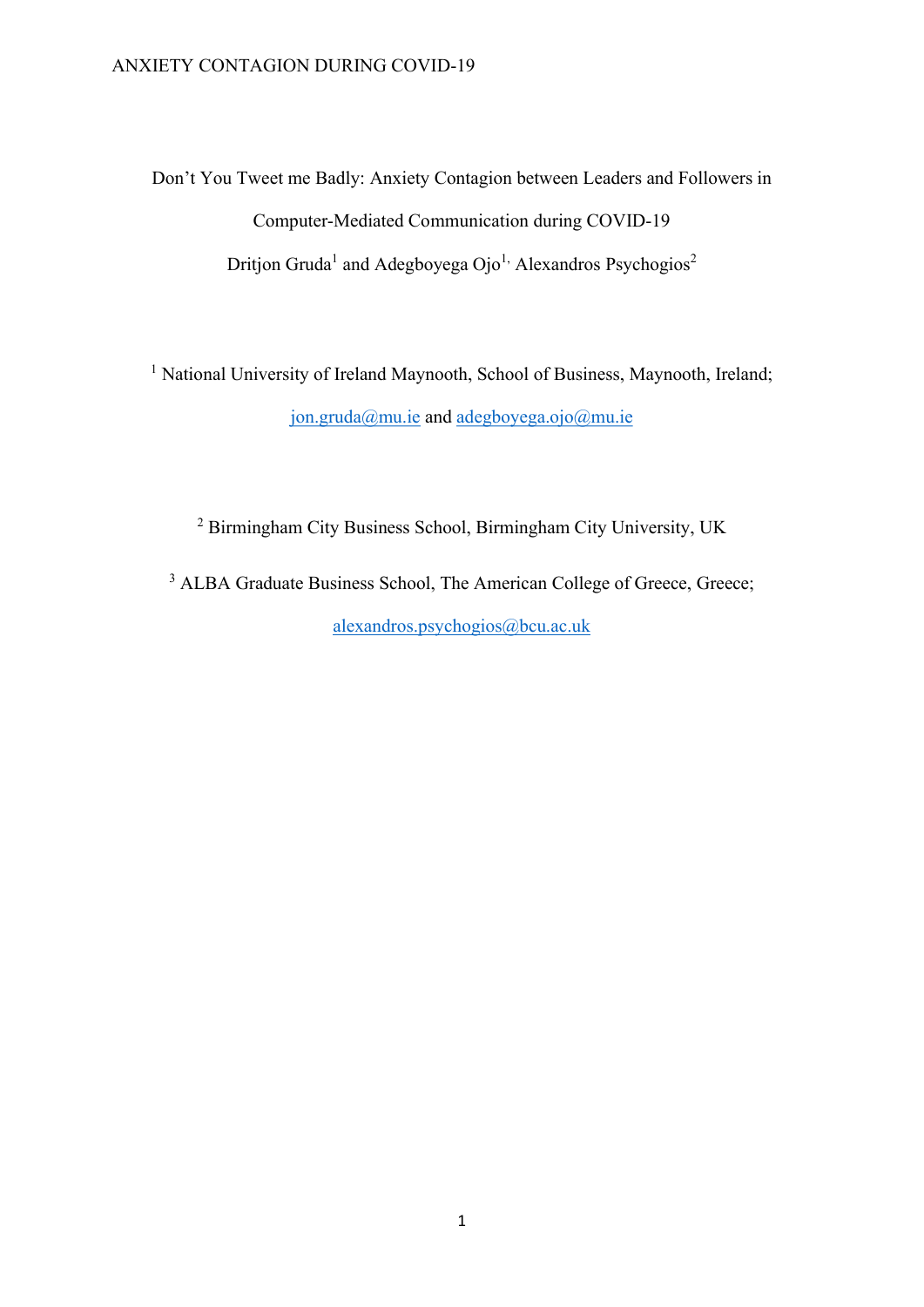Don't You Tweet me Badly: Anxiety Contagion between Leaders and Followers in Computer-Mediated Communication during COVID-19

# Abstract

Do organizational leaders' tweets influence their employees' anxiety? And if so, have employees become more susceptible to their leader's social media communications during the COVID-19 pandemic? Based on emotional contagion and using machine learning algorithms to track anxiety and personality traits of 197 leaders and 958 followers across 79 organizations over 316 days, we find that during the pandemic leaders' tweets do influence follower state anxiety. In addition, followers of trait anxious leaders seem somewhat protected by sudden spikes in leader state anxiety, while followers of less trait anxious leaders are most affected by increased leader state anxiety. Multi-day lagged regressions showcase that this effect is stronger post-onset of the COVID-19 pandemic compared to the pre-pandemic crisis context.

Keywords: emotional contagion, anxiety, leadership, COVID-19, machine learning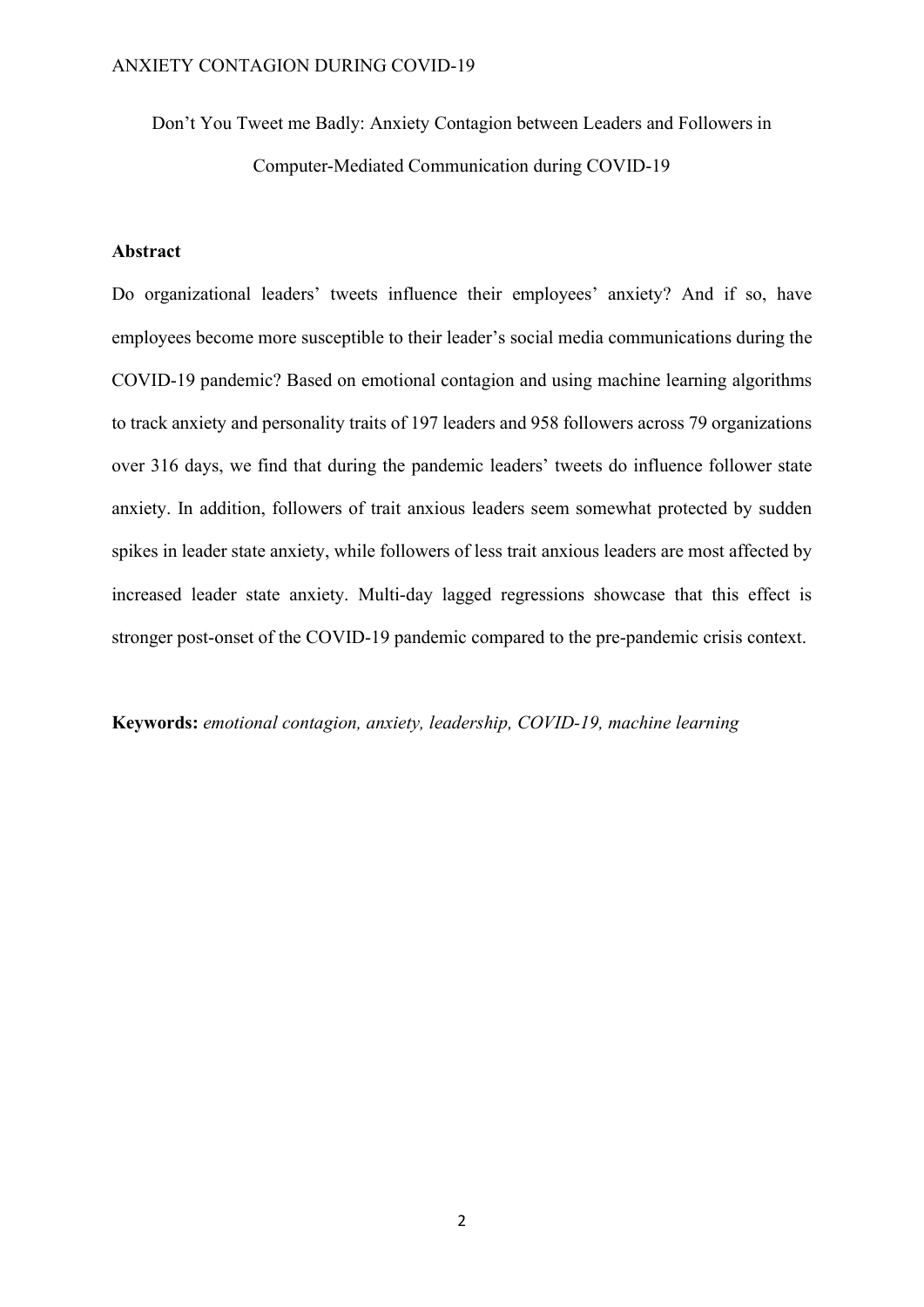# Worrying Me Softly with your Tweets: Anxiety Contagion between Leaders and Followers in Computer-Mediated Communication during COVID-19

Emotional contagion, "a process in which a person or group influences the emotions or behavior of another person or group through the conscious or unconscious induction of emotion states and behavioral attitudes" [1, p. 50], plays an important role in several domains, including social interactions and leadership [2]. Previous work has identified that in face-to-face leader-follower interactions, leaders do not only transfer emotions to their followers via tacit, subconscious processes, but also can transfer emotions deliberately "with the intention of attaining certain interactions or task outcomes" [3, p. 659]. Leaders are likely to influence follower affect, due to leaders' status role, which corresponds to access to resources and authority to shape the work environment as leaders see fit [4]. However, less is known about the transfer of emotions between organizational leaders and followers in computer-mediated communication (CMC) on public social media platforms such as Twitter. The presented research addresses this gap.

Based on emotional contagion, we explore the relationship between leader and follower anxiety. We focus on anxiety due to its state and trait properties [5]. And while previous studies have focused on the dispositional differences and situational characteristics that trigger anxiety [6], a longitudinal examination of the transfer of leader anxiety to followers, in particular using CMC, has not been conducted. In this respect, our study responds to the need of understanding further emotional contagion in organizational life [7] by examining a widely used and powerful means of communication between leaders and followers. Finally, we explore possible changes in the transfer of anxiety from leaders to followers before and during a threatening situation, namely the COVID-19 pandemic. Anxiety is considered the default crisis emotion [8], given that individuals in a crisis (i.e., a particularly threatening) situation experience anxiety more intensely and frequently than any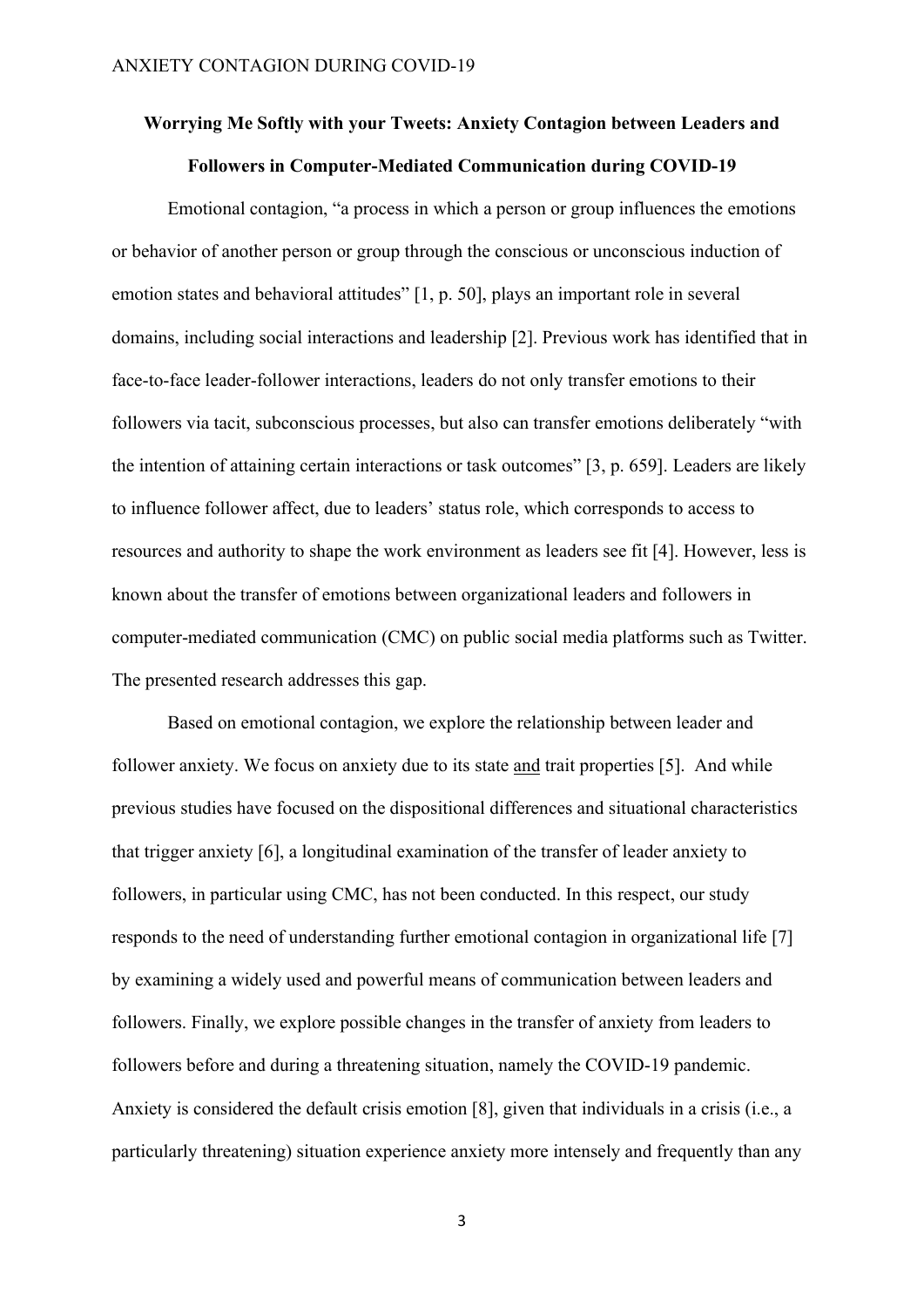other crisis emotion [incl. anger, fear or sadness; 8]. Hence, we examine whether during a crisis the occurrence and impact of anxiety contagion from leaders to followers differ compared to normal circumstances. We examine this particular phenomenon in an exploratory manner, using an innovative ML approach to detect both state and trait anxiety [9] in a large sample of 197 leaders and 958 followers and derive 43,283 daily indications of anxiety from posts and interactions on the Twitter platform by leaders and followers over 316 days.

## Emotional Contagion in Face-to-Face and Computer-Mediated Communication

Emotional contagion constitutes the transfer and sharing of emotions from one person to another [7]. As stated by Barsade, et al. [7], emotional contagion is 1) comprised of distinct emotions (e.g., anger, anxiety), 2) "occurs via subconscious and conscious processes that transpire when people are both elicitors and targets of emotional contagion" (p. 138), 3) occurs on an interpersonal level and finally 4) not only influences "how people feel but also what they subsequently think and do" (p. 138).

Based on this definition, we examine emotional contagion as a social influence, in which "[person] A has power over [person] B to the extent that [A] can get B to do something that B would otherwise not do" [10, pp. 202-203], while the power of person A over person B is affective in nature. If person A is successful in transferring their emotions to person B, person B non-consciously imitates the communicated affect, which leads to convergence in both interaction partners' emotions [11]. Importantly, previous research oftentimes equates emotions with affect – a term that comprises all aspects of subjective feelings [12]. To stay consistent with past research and avoid confusion, throughout this manuscript, we use the term emotional contagion when describing the transfer of anxiety, as part of follower affect.<sup>1</sup>

<sup>&</sup>lt;sup>1</sup> Similar to previous studies (Barsade, 2018), we do distinguish between emotions, short-term affective reactions to stimuli, and dispositional affect, a trait-like predisposition to experience certain feelings at any given time.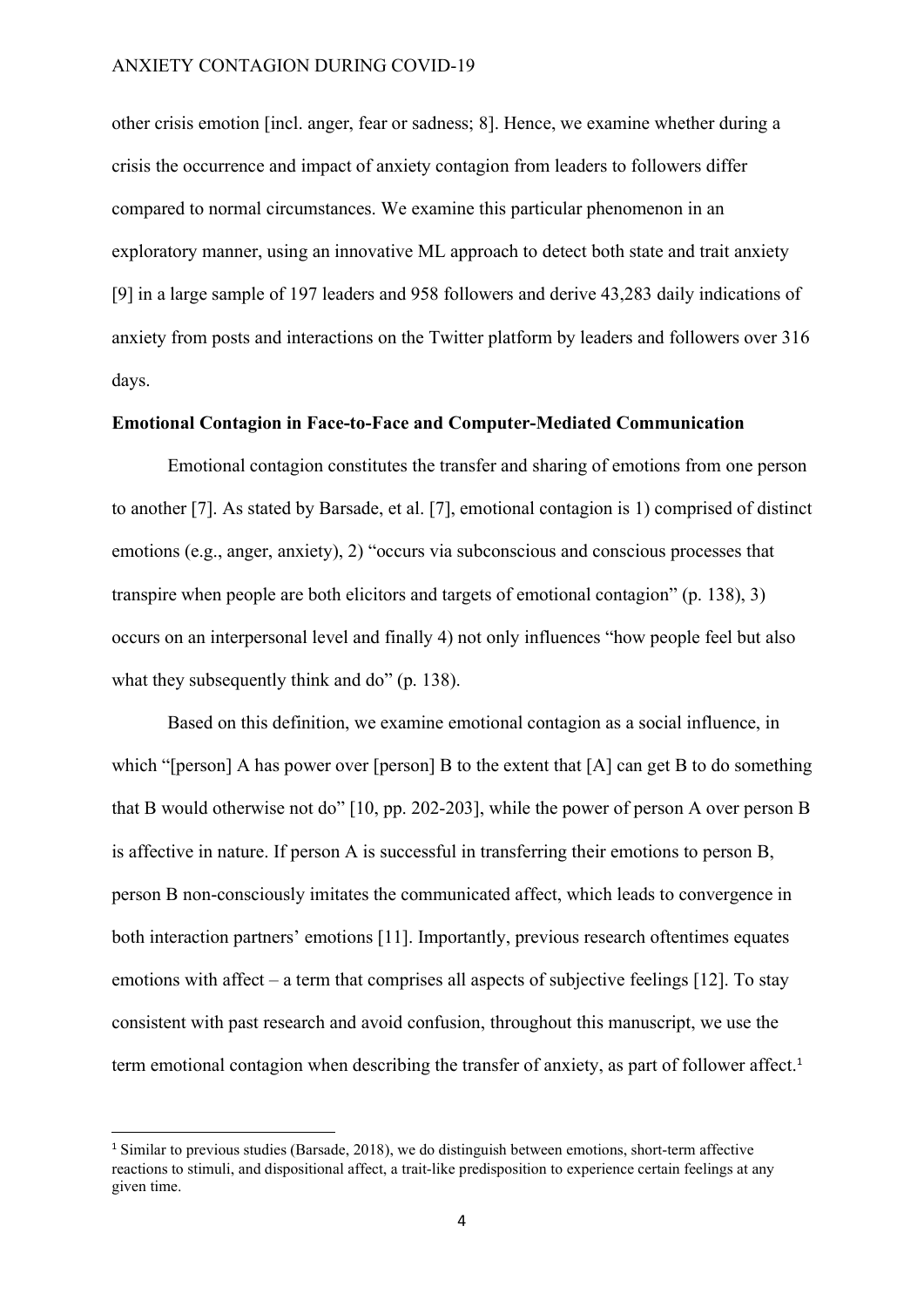The majority of scholars have studied the occurrence and underpinnings of emotional contagion in face-to-face interactions [for a review see 7]. However, there is some indication that emotional contagion is not only possible in CMC but also that emotions effectively can spread both directly and indirectly in social networks such as social media. For example, Cheshin, et al. [2] confirmed that the transfer of emotion also occurs in virtual teams and that these "text-based communications of emotion were detected and 'caught' by partners interacting via text-based instant messaging" (p. 3). And in dyadic CMC interactions partners exchanged messages slower and used shorter messages when experiencing negative emotions, compared to participants experiencing neutral emotions [11]. Interaction partners in CMC could also distinguish discrete emotions in messages, namely anger or happiness. Hence, it seems clear that when communicating electronically individuals may influence others affectively [7] and even impact behavioral outcomes [3].

Yet, the majority of existing studies have examined emotional contagion in CMC using text-based communication on Web 1.0 platforms, i.e. communication between two individuals via text, largely ignoring another mainstream means of communication – social media. Barsade, et al. [7] point out, social media platforms are much more open, interactive, and dynamic, allowing communication between an individual and entire groups or communities at once. Hence, social media platforms allow researchers to study the effects of emotion transfer from leader to several followers (i.e., from  $A\rightarrow B$  and  $A\rightarrow C$ ) simultaneously [13]. Indeed, previous studies have found that emotions can spread between users via CMC on social media platforms [14], and can do so from one user to several others [11, 15]. Yet, less is known about the spread of discrete emotions via CMC, in particular, whether some emotions are more likely to be spread and transferred to others [7]. And as the use of public social media platforms is becoming more prevalent and accepted by both organizations and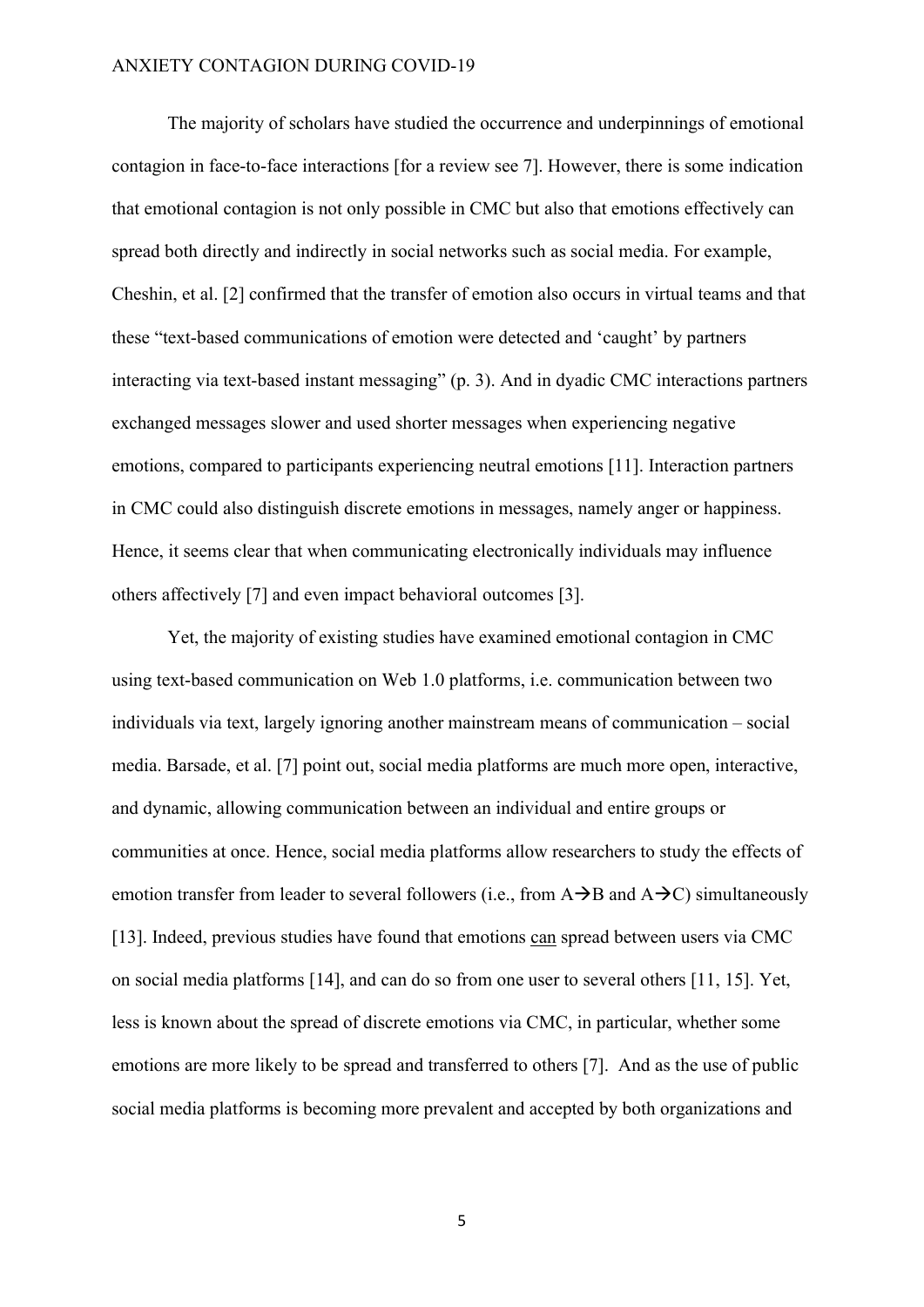employees [16], we argue that more attention needs to be paid to the study of emotional contagion from leaders to followers, and its repercussions on follower affect, via CMC.

#### Anxiety Contagion between Leaders and Followers

Anxiety is characterized by negative valence and high arousal, as well as cognitive appraisals of uncertainty and low control [17, 18] and is a transient emotional response to an event- or situation-specific context<sup>2</sup>. This transient episode of anxiety, triggered by a threatening or uncertain situation, is referred to as state anxiety. State anxiety is short in duration, unlike mood or other forms of dispositional affect [19], and is particularly important in the transfer of emotion in communication because anxiety is functional and "can facilitate constructive behavior" [19]. For example, in response to situation-specific threats, anxious individuals are more likely to detect and recognize potential threats, protect themselves or others, and in general, become more vigilant [20]. Hence, anxiety can help individuals adapt to potentially threatening and harmful environmental demands, especially when facing overwhelming threats such as a crisis. However, most previous research has not focused on the transfer of anxiety but rather negative and positive affect in general.

In addition, to the best of our knowledge, no previous studies have examined anxiety contagion between organizational leaders and followers using social media. Yet, based on previous evidence of emotional contagion between users of social networks [11, 21] and the signaling power that organizational leaders possess, we would expect leader state anxiety via CMC to influence follower state anxiety over time.

Hypothesis 1: In CMC, leader state anxiety positively predicts follower state anxiety. The role of trait anxiety

<sup>&</sup>lt;sup>2</sup> Throughout this paper anxiety is based on the presented sub-clinical definition, as opposed to the clinical diagnosis of anxiety.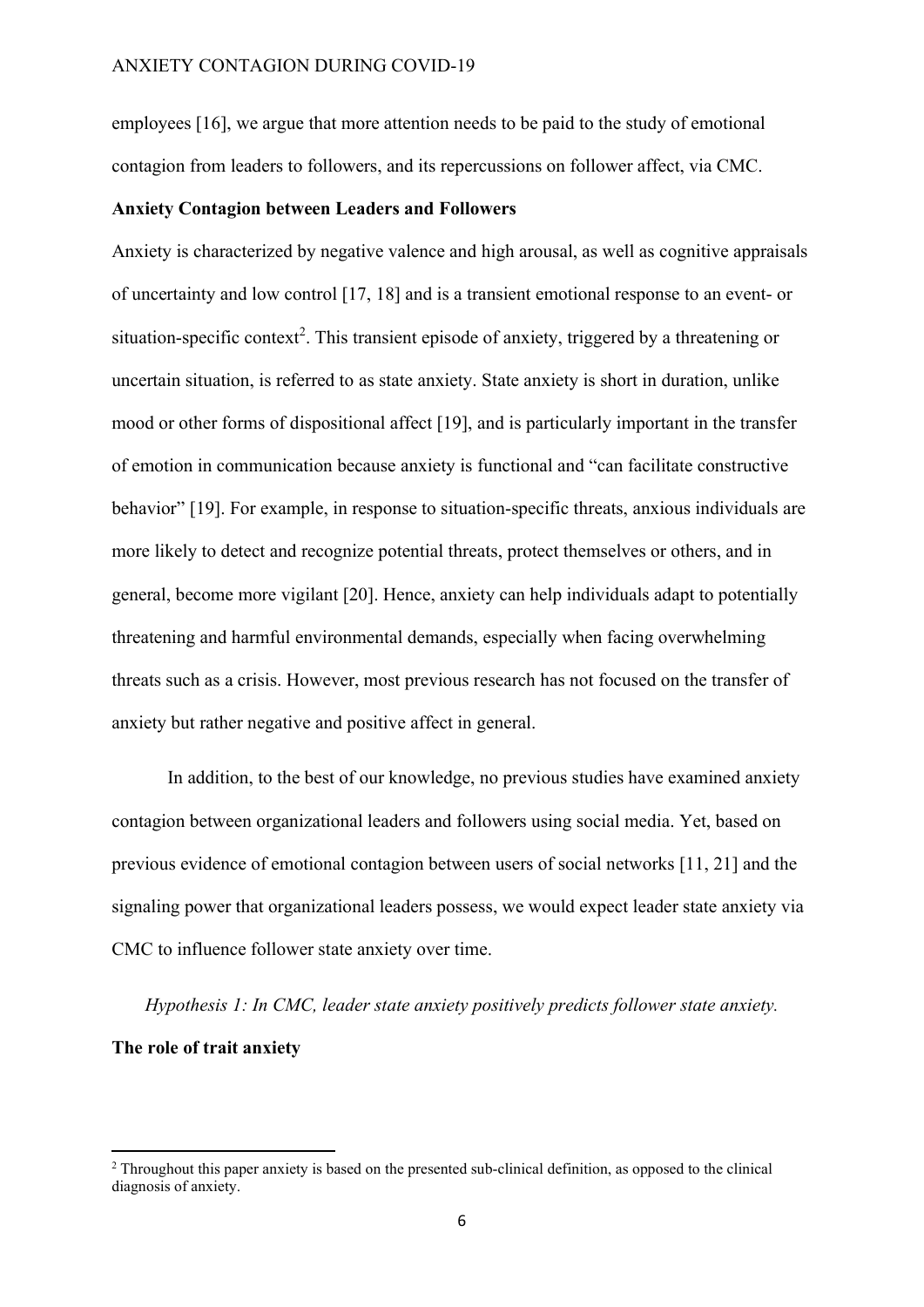It is important to note that the predisposition to anxiety can vary between individuals in regards to both intensity and frequency. Hence, some individuals have a greater tendency to experience anxiety [5], known as trait anxiety. Trait anxiety, in combination with state anxiety, influences an individual's magnitude of experienced anxiety in any given situation [19]. Individuals who are predisposed to experience anxiety (i.e., trait anxiety) tend to perceive situations as more threatening, pay more attention to presented negative information, and tend to experience stronger physiological and psychological sensations [22]. Therefore, trait anxiety plays a significant role in determining the intensity and frequency of experienced state anxiety.

Concerning the leader-follower relationship, we know that leader trait affectivity can influence contagion susceptibility but also can "influence leaders' ability to influence others through emotion" [3, p. 658].

Hence, we would expect followers of high trait anxiety leaders to be more used to their leader displaying heightened anxiety to situations in general. Hence, it is likely that when leaders express heightened state anxiety, followers of trait anxious leaders are likely to express less state anxiety compared to followers of leaders who rarely exhibit anxiety. We hypothesize the following:

Hypothesis 2: In CMC, leader trait anxiety moderates the relationship between leader state anxiety and follower state anxiety, in that followers of highly trait anxious leaders experience less increased state anxiety than followers of low trait anxious leaders.

# The Role of Context

While more anxious leadership could be associated with more anxious followers in general, this might change due to context, such as a crisis as "individuals differ in their adaptation to events, with some individuals changing their set point and others not changing in reaction to some external event" [23, p. 306]. Hence, we argue that the transfer of anxiety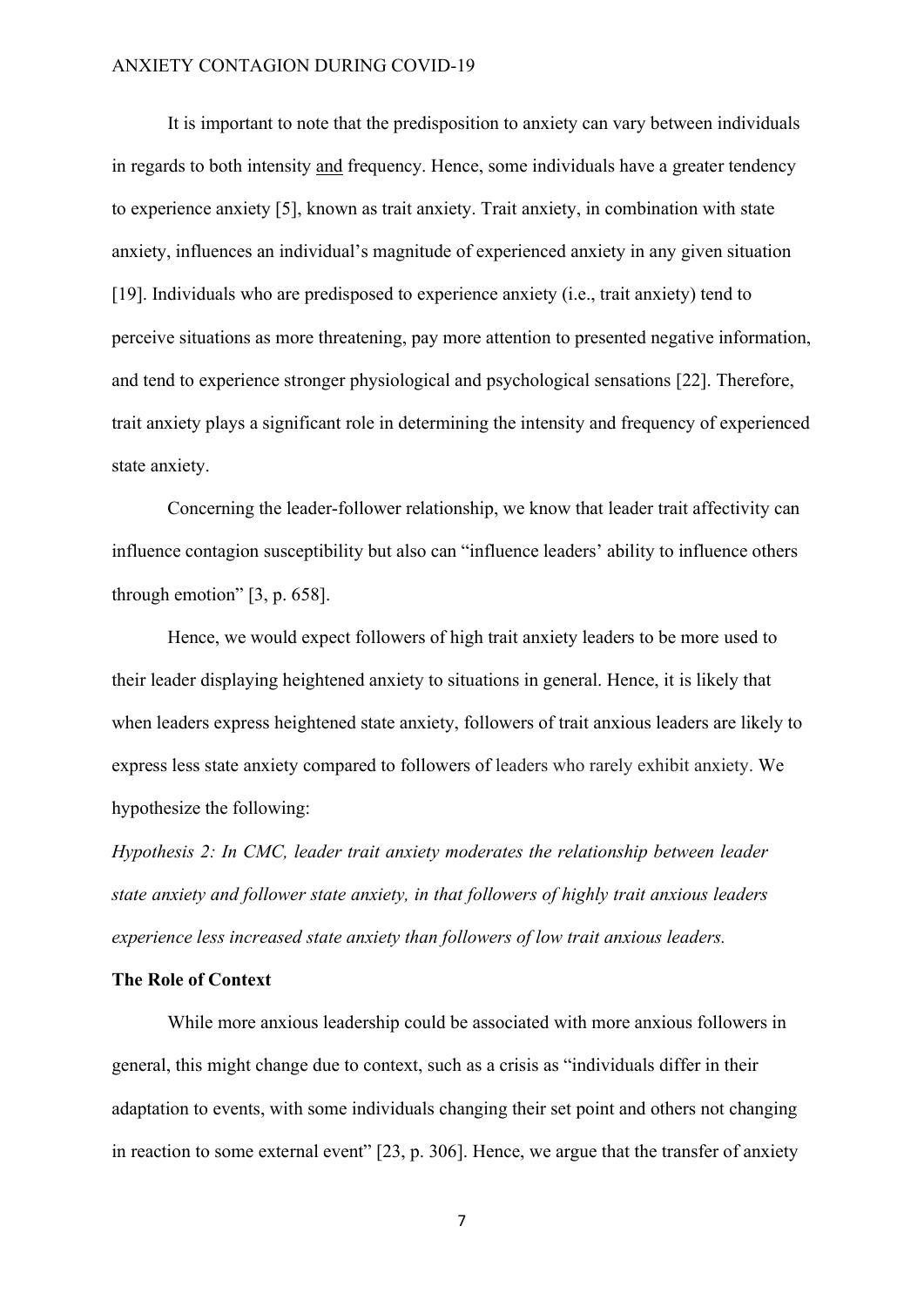from organizational leaders (i.e., individuals with resources and authority) to their followers would be particularly useful to examine considering the critical role anxiety plays in crises. Accordingly, we examine the relationship between leader and follower anxiety in pre-and during crisis contexts, namely the COVID-19 pandemic.

Emotional Contagion during the COVID-19 pandemic. With terms such as "social distancing" and "flattening the curve" becoming part of everyday vocabulary, the COVID-19 pandemic is the most challenging health crisis of the  $21<sup>st</sup>$  century [24]. Coronavirus officially was declared a worldwide pandemic by  $11<sup>th</sup>$  March 2020 by the World Health Organization, with governmental work-from-home orders following shortly thereafter. Employees soon found themselves in a new and, for most, quite unfamiliar social territory, with homes all over the world converting into offices, schools, daycares, gyms, etc. while communication to the outside world mainly moved online. The changing working conditions and the increased economic pressures have led to a wider socioeconomic crisis, typically followed by adverse working conditions for employees [25]. Given the increased need for remote working, managers and employees alike have turned to CMC as a primary means of communication.

Yet, research on information communication and sharing in a crisis (or crisis-like situation) is limited. One study examined how communication on Twitter occurs during the Great East Japan Earthquake in 2011 [26] and concurs with findings of related studies that negative feelings, such as worry and anxiety, were more likely to be shared online than neutral or positive feelings [27]. As information grows explosively in a crisis, people flock online, especially to public communication platforms such as Twitter, to communicate and share information with others [28]. Individuals also rely on these platforms to discover and evaluate how others have been affected by a crisis and in turn can use these platforms to emotionally influence others [29]. In sum, via social media individuals are both influenced by and "influence each other more instantly and frequently" [27, p. 2033]. Therefore,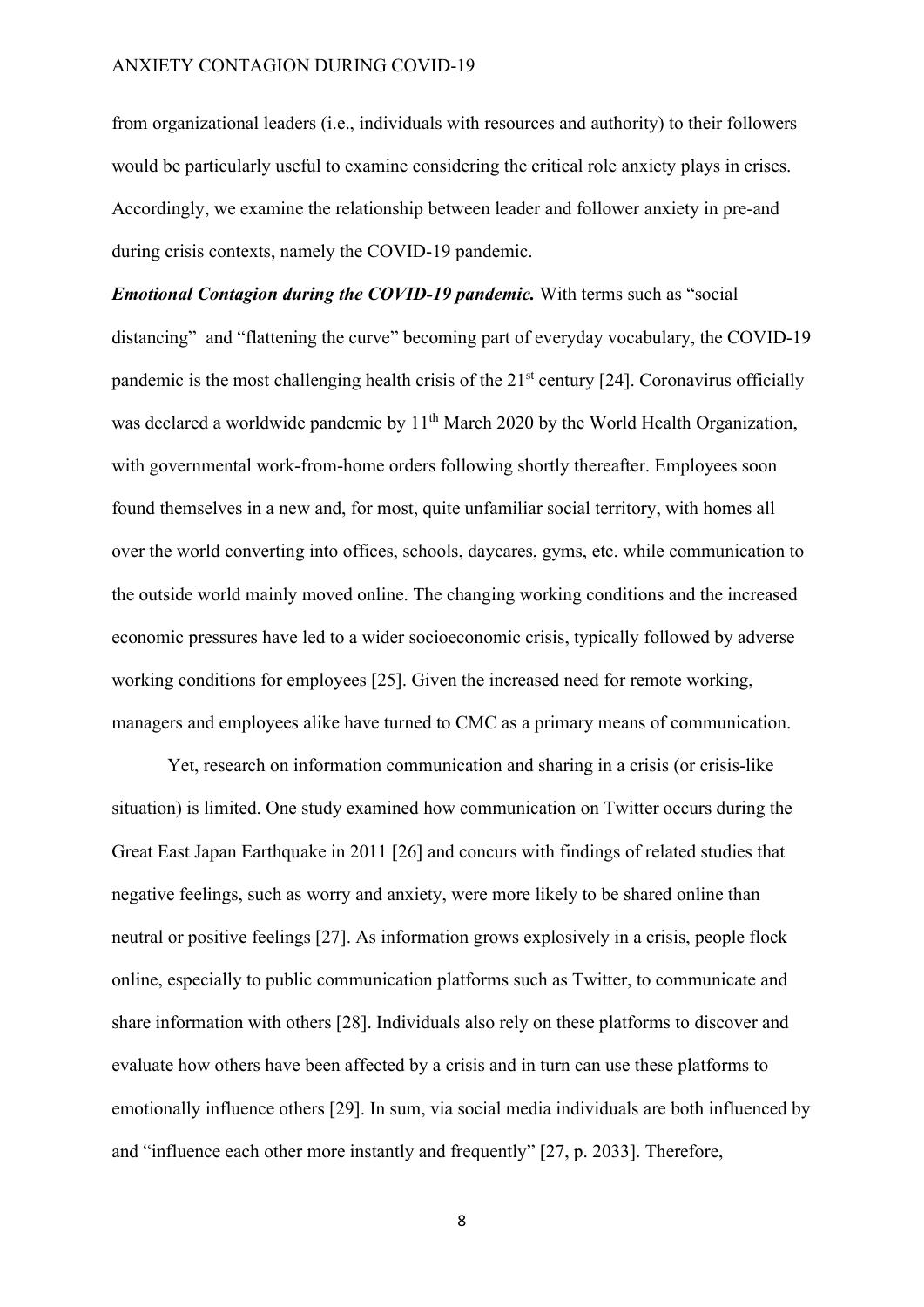communication on social media platforms provides a feasible alternative to study emotional contagion between leaders and followers, especially in the case of a crisis marked by social distancing and a strong reliance on CMC between organizational members.

Nevertheless, it is important to remember that not all crises are the same [30], nor do all crises impact all individuals to the same degree [24]. For example, Barsade, et al. [7] suggest that in the last financial crisis, individuals who were in financial distress were more likely influenced by the anxiety described in the press and social media, and making the transferred anxiety their own, which in turn affected behavioral outcomes such as restricted spending. However, in the case of the COVID-19 pandemic, the affective impact of the crisis itself is not yet clearly defined. On the one hand, previous studies have found that state anxiety levels have increased for entire populations [31], on the other hand, recent studies have also found that exogenous individual differences such as age, risk behavior, and resilience also influence state anxiety [24].

In short, the COVID-19 crisis provides a unique setting, in which interactions between leaders and followers may be studied in extreme circumstances, and compared to CMC in normal circumstances (i.e., before the onset of the COVID-19 pandemic). Yet, due to the uniqueness of the COVID-19 crisis concerning its (universal vs. individualized) influence on employees' affect, we hesitate to form specific hypotheses regarding pre-andduring-crisis differences in the relationship between leader and follower anxiety. Hence, we decided to examine the COVID-19 pandemic context as a possible moderating factor in an exploratory manner.

#### Methodology

Due to the state- and trait-like properties of anxiety, it is crucial to study follower anxiety over time [9]. The presented study overcomes typical diary study limitations (e.g., high dropout rates of respondents) by applying anxiety and personality detection algorithms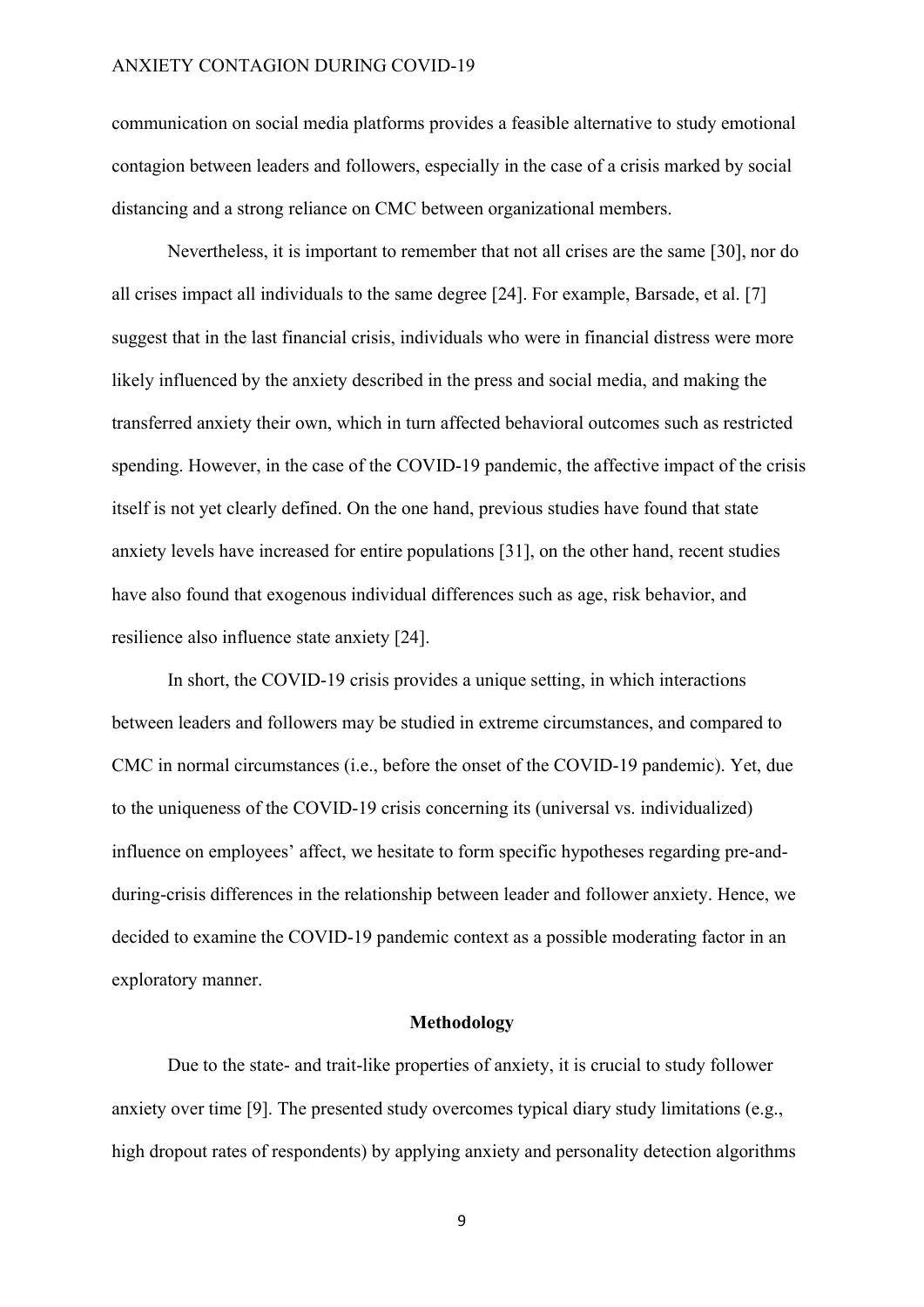on a large sample of leaders and followers. The final sample comprised 197 leaders and 958 followers in 79 companies engaging in CMC on the public social media platform Twitter. This resulted in a total of 43,283 matched daily leader-follower observations. The respective minimal anonymized data can be found on Open Science Framework (https://osf.io/3r8z7/). The collection method complied with the terms and conditions for the websites from which the data was collected.

# Sample and Procedure

Our methodology comprises five key steps. The first step involves the preparation and preprocessing of our dataset. Using an initial database of organizational leaders and employees (https://crunchbase.com), and their social media information, we selected organizations and respective employee social media data based on the number of listed social media handles. An organization was included as long as it listed at least ten employees and their public social media information in our dataset. We define leaders as C-suite executives, i.e., individuals with a job title of e.g., Chief Executive Officer (or CEO), Chief Financial Officer (or CFO), etc. The remaining individuals were classified as followers<sup>3</sup>. We recognize that this categorization approach is limited, primarily for two reasons. Firstly, this distinction between leaders and followers does not allow us to match followers with their direct supervisors. However, C-suite executives are largely recognized as senior organizational leaders [4], and therefore wield greater signaling power, which in turn influences all employees [32]. Secondly, one could argue that high-level leaders might be inclined to censor their social media communications to ensure that a positive message is conveyed. Such communications also might be crafted with assistance from the organization's communications team or even HR since they enhance employee voice [33]. While we agree with this argument, we would

<sup>&</sup>lt;sup>3</sup> Notably, we only included employees from the United States of America, as the anxiety detection algorithm was trained exclusively on U.S. data (see section "Predicting state and trait anxiety").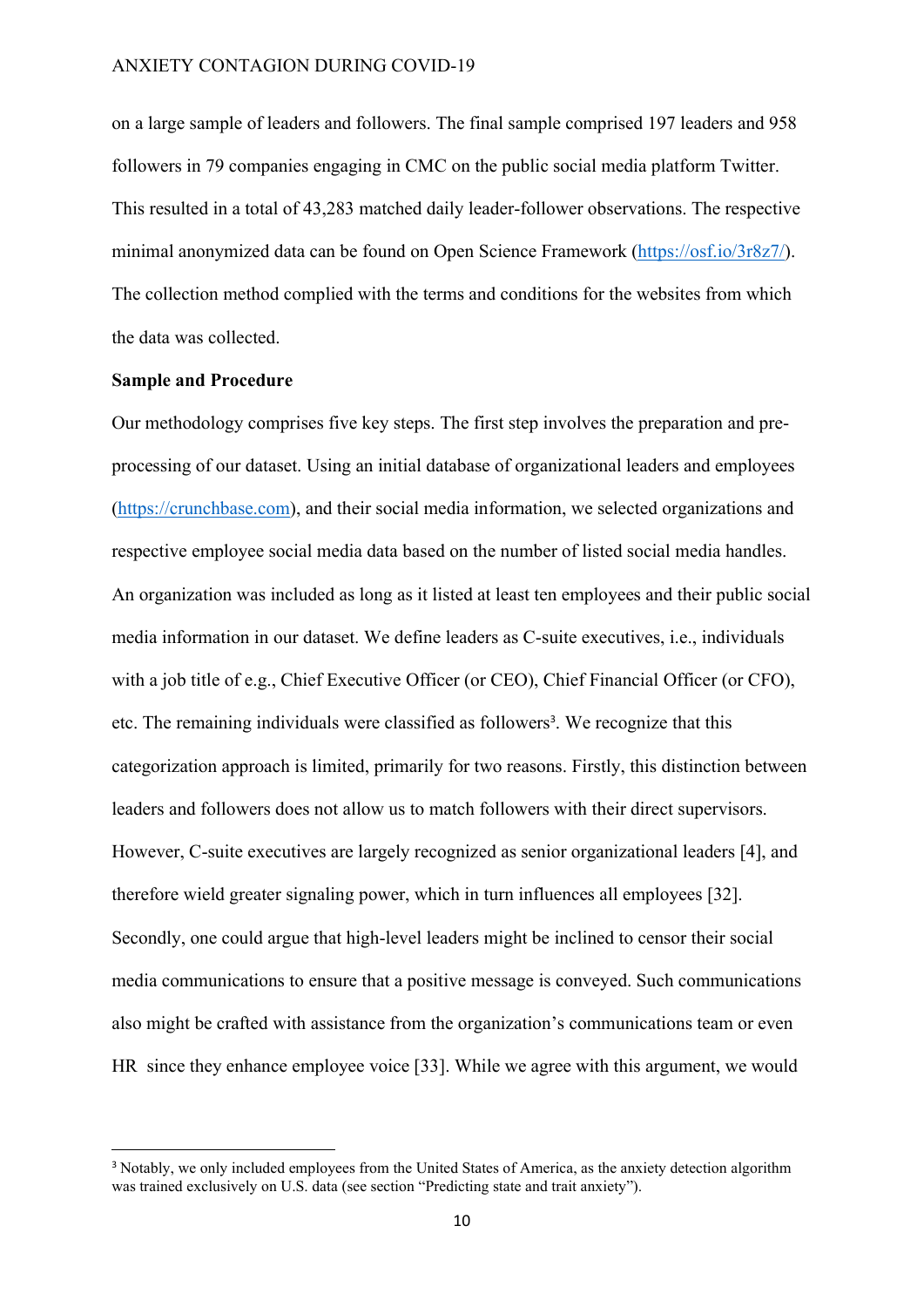add that because emotional contagion can occur both purposefully or intendedly [34], leaders' communications still affect their followers even if leaders are not themselves tweeting. In other words, emotional contagion still occurs independently whether emotions are communicated on purpose or unintentionally.

In addition, to further ensure the validity and accuracy of provided information of leaders and followers and increase the robustness of the provided data, we manually searched all included leaders and followers on the LinkedIn platform (https://linkedin.com). Doing so allowed us to confirm that leaders and their respective followers were indeed employed in their respective organizations throughout the examined timeframe, including pre-and postonset of the COVID-19 pandemic.

Finally, we chose to include gender as an additional control in our model, because gender is an exogenous variable that cannot be influenced by the outcome variable. Due to the limitations of the Twitter API<sup>4</sup>, a maximum of 3,200 tweets per profile were extracted. **Predicting State and Trait Anxiety.** In the second step, we annotate the dataset with an anxiety prediction algorithm. Extracted tweets of all available leaders and followers curated in the previous step were annotated using the anxiety detection algorithm as described in Gruda and Hasan [9]. This algorithm was trained on a dataset of 600 randomly selected tweets from 10,386 users, scored by 604 zero-acquaintance human raters from the United States based on a six-item short-form of the Spielberger State-Trait Anxiety Inventory [STAI; 35]. On average, each tweet was rated five times. Each tweet was assigned an anxiety score of between 1 ("Not at all"; low anxiety) and 4 ("Very much"; high anxiety) by each rater. Two types of features were extracted from the texts of the tweets. The first type of feature is based on the pre-trained Global Vectors for Word Representation (Glove) embedding. The second type of feature comprises the unigram and bigram terms (including emojis) and the

<sup>4</sup> twitteR Package documentation - https://rpubs.com/Kyleen1991/594933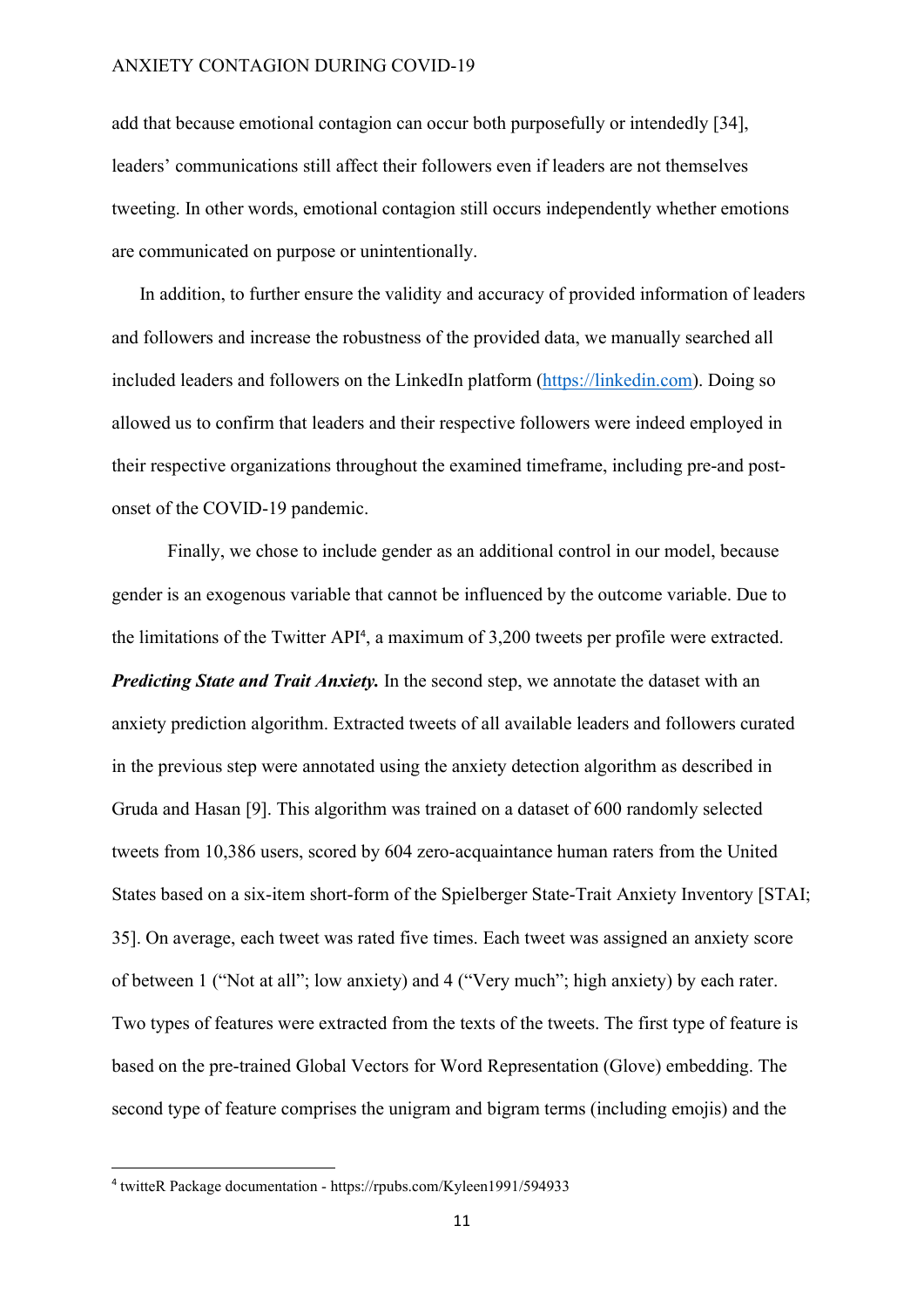corresponding term frequency (TF). The ML algorithm was implemented as two Linear Ridge Regression models corresponding to the sets of features described earlier. For the prediction of anxiety scores of non-labeled tweets, the average of the two predicted scores from the two models is taken as the final score. The training procedure involved the use of a 6-fold cross-validation resampling plan and resulted in a model with  $R^2 = 0.49$  and a Root-Mean-Square Error (RMSE) of 0.52. The trained model was validated using a set of 3.33 million tweets. The model predicted the anxiety scores of the tweets to be between 1 and 4 for 99.7% of the tweets  $(M = 2.34, SD = 0.36)$ .

Trait anxiety was accounted for using the same algorithm as described above. Given that trait anxiety is traditionally measured as the frequency of anxiety experiences [9, 35], in this study trait anxiety constituted a 30 day average of anxiety scores per user, derived from available tweets before the examined period (before  $5<sup>th</sup>$  October 2019). This provided us with approximately one month of anxiety ratings per individual (i.e., leaders and followers) in our dataset.

Manual evaluation of the predicted anxiety scores for our dataset showed that the scores were highly correlated with the emotion expressed in the tweets. For instance, the tweet "Thank you everyone - it's been a busy week! We love our wonderful [...] community!" was predicted to have an anxiety score of 1.7217, while the tweet "How it feels to be a web team fighting DDoS [...]" was assigned an anxiety score of 2.5432. Finally, the tweet "[...] no no no. Not a happy place." was scored 3.099.

**Predicting the Big-Five personality traits.** Emotional contagion susceptibility may be influenced by individual differences. Hence, we measure and control for all Big Five leader and follower personality traits. Previous work [e.g., 36, 37-39] has shown that personality traits can be measured accurately and successfully in online contexts using social media data. Therefore, in our third step, each Twitter profile was fed into the IBM Watson Personality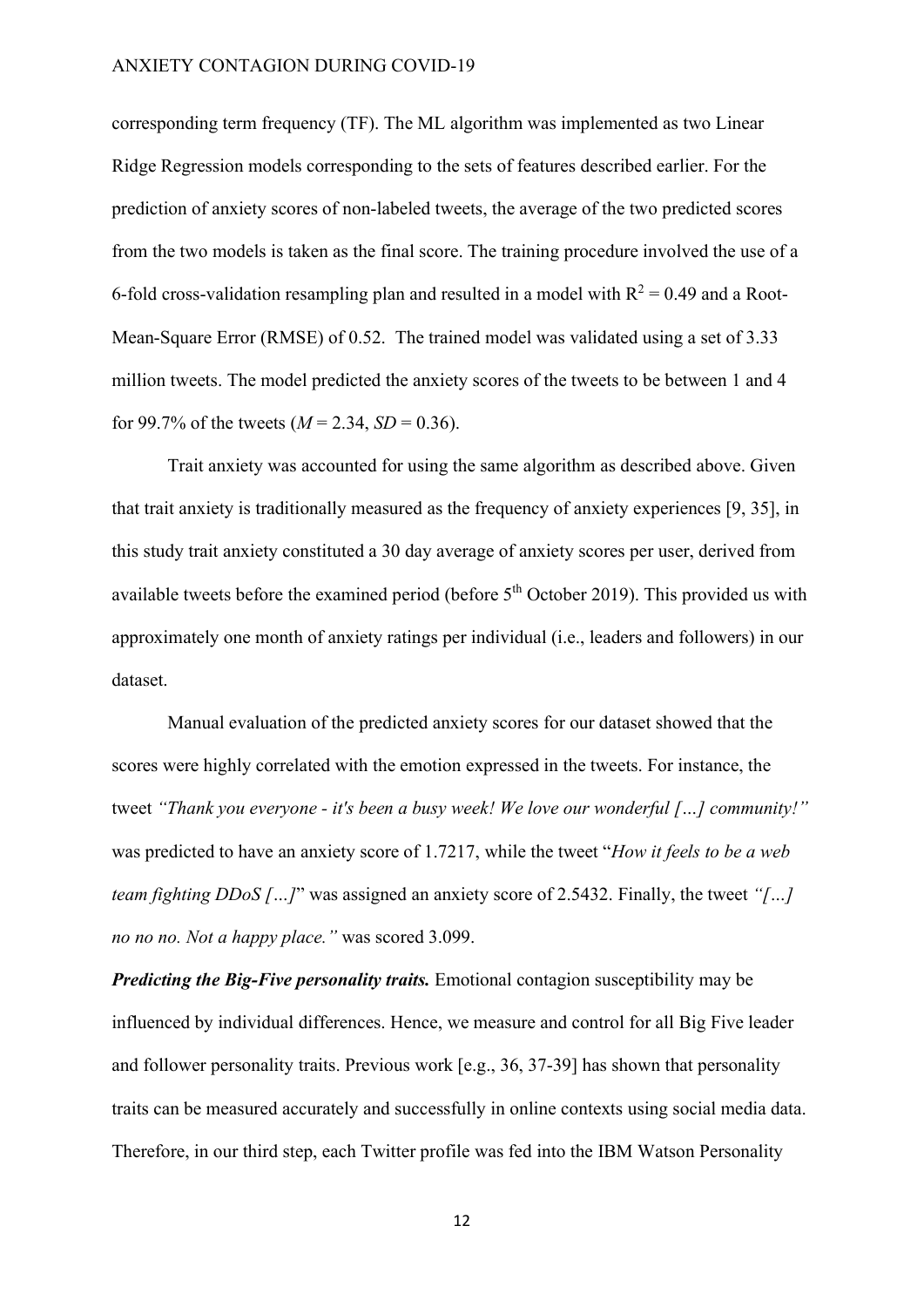Insights API, which extracts and analyzes social media textual data to identify personality traits based on linguistic analysis [40].

IBM Watson relies on an open-vocabulary machine-learning approach and is used to compute raw trait scores and subsequently compare raw scores to a reference sample of 1,000,000 individuals. A pre-condition for using this service is that the examined Twitter profiles need to be public and have a minimum of 100 words across tweets. The provided mean absolute error indicates the difference between estimated or predicted scores and actual scores. The IBM Watson Personality Insights algorithm provides a Watson estimates error rate of ca. 12%. In addition, the IBM Watson algorithm also provides six individual facets for each Big Five personality dimension [31, 40]. All facets were combined into higher-order Big Five personality dimensions (all Cronbach  $\alpha \geq 0.70$ , except for Openness to Experience:  $\alpha =$ .68, see Table 1). Although a higher Cronbach alpha could have been achieved in the case of Openness to Experience by excluding the facet "adventureness" ( $\alpha$  = .73), we decided to include all facets to ensure a full picture of the examined data.

**Post-annotation dataset consolidation.** Our fourth step comprised the consolidation of state and trait anxiety scores (Step 2) with predicted Big-five personality traits (Step 3). From the resulting dataset, we formed pairwise combinations between leaders and followers, within companies, based on the time of the tweet. For example, tweets by followers from  $1<sup>st</sup>$  March 2020 were paired with leader tweets of the same day.

Due to the maximum number of (3,200) tweets limitations by the Twitter API, and since we also examine the role of context, specifically the COVID-19 crisis, as a secondary research question, we focused our main analyses on matched leader-follower observations between  $5<sup>th</sup>$  October 2019 and 13<sup>th</sup> August 2020. Doing so provided us with a somewhat balanced dataset of 158 days before and 158 days after the onset of COVID-19. We classified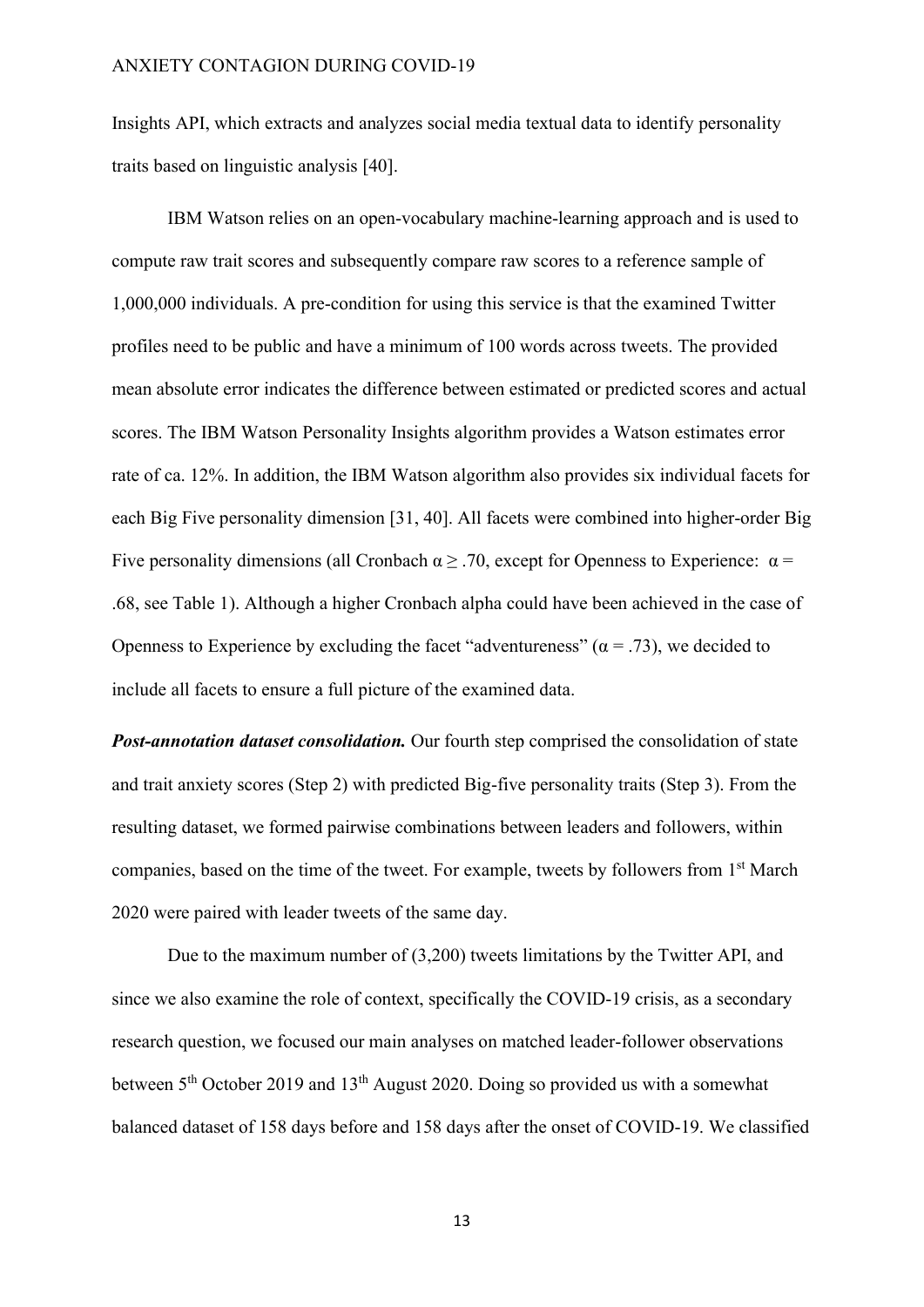the onset of COVID-19 to be the  $11<sup>th</sup>$  March 2020, during which COVID-19 was officially declared a worldwide pandemic by the World Health Organization.

Finally, since leaders and followers are nested within companies, we excluded companies with less than four daily leader-follower observations. Put differently, we disregarded cases in which there were less than four posted dyads between leaders and their respective followers on the same day. This threshold was identified as the bottom 10% of our dataset and was implemented to ensure data reliability on a company level. This final step resulted in a total of 43,283 matched daily leader-follower observations between 197 leaders and 958 followers across 79 companies.

## Analytical Strategy

In our dataset, followers are nested within leader-follower dyads, which in turn are nested within companies; observations in our dataset are not independent [41]. Hence, we use a multi-level cross-classified mixed-effects model for repeated measures to test our hypotheses. We define a three-level model with random intercepts at the company level. To compare the overall goodness of fit across models, we used the Aikake Information Criterion (AIC) and the Bayesian Information Criterion (BIC), which facilitate a comparison of mixed models with different numbers of levels and predictors. All analyses were conducted using Stata 16.0.

## Results

Summary statistics and pairwise correlations of variables on the leader and follower level are shown in Table 1. Results of our multi-level cross-classified mixed-effects model for repeated measures are shown in Table 2.

> ----------------------------------- ----------------------------------- Insert Table 1 about here Insert Table 2 about here ----------------------------------- -----------------------------------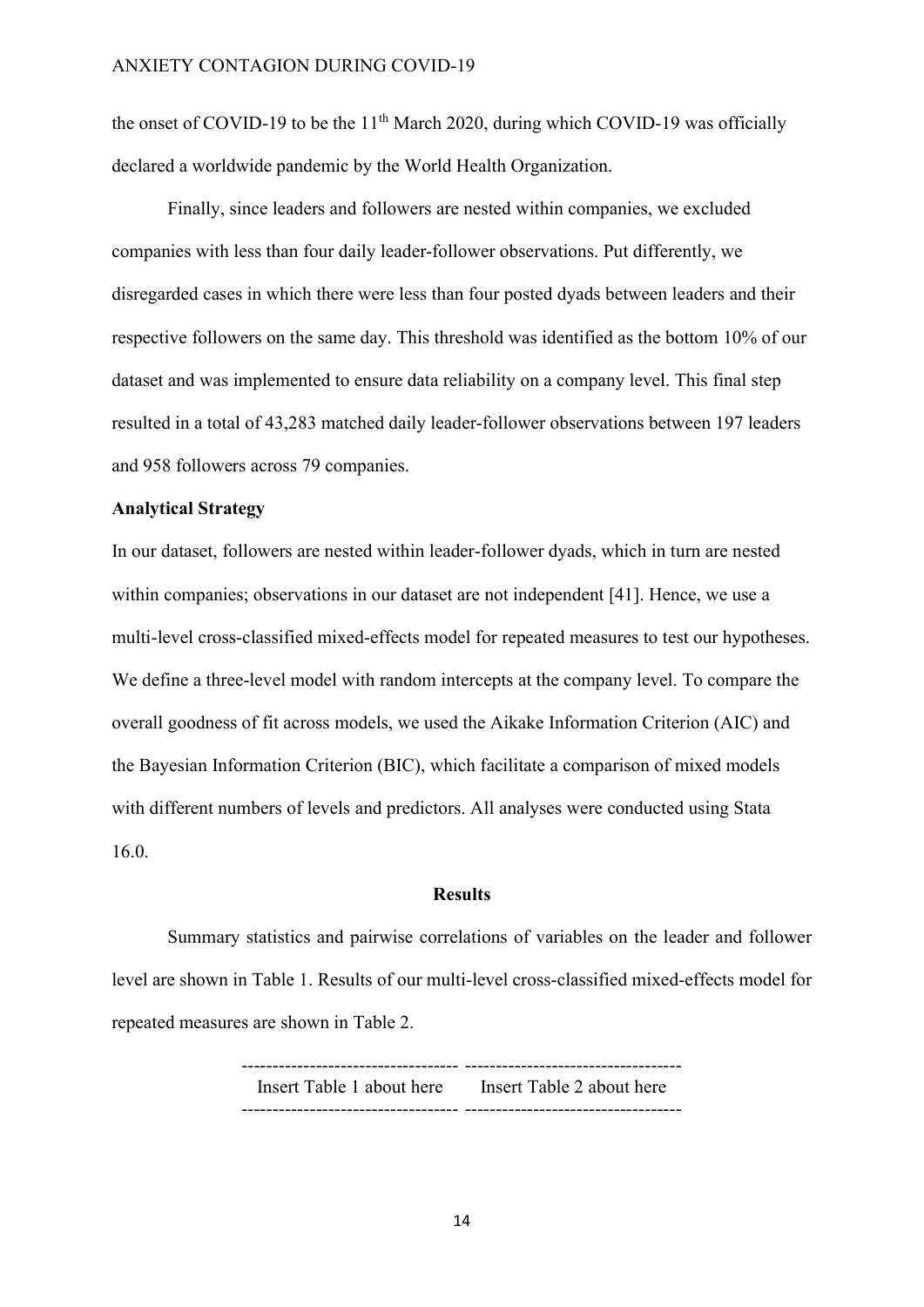All outlined models in Table 2 include various control variables, as noted below in the respective table. To minimize the potential of an unaccounted "third variable" [14] causing a shift in both leader and follower state anxiety on the same day, we apply a multi-day lagged regression design. Doing so allows us to test the following: if a leader posts a highly (or less) anxious tweet today, are respective followers more likely to post (less) anxious tweets on subsequent days? The proposed lag analysis also allowed us to account for potential sleeper effects of the leader-follower anxiety influence.

In Table 2 we present the results of this multi-day lagged regression design, namely by examining whether leader state anxiety on Day 1 predicts follower state anxiety on Day 2, controlling for both leader and follower state anxiety (Day 0 and Day 1), respectively. We also controlled for possible spillover effects of follower state anxiety on preceding days (i.e., Day 0 and Day 1) and of leader state anxiety on preceding days (i.e., Day 0). The main twoway interaction was significant (Table 2, M2:  $b = 0.10$ ,  $SE = 0.05$ ,  $z = -2.08$ ,  $p = 0.037$ ).

# Context as a moderating factor

We further examine our findings in the context of the COVID-19 pandemic. To do so, we created a dummy variable, which specifies the pre-and-post onset of COVID-19 (11<sup>th</sup> March 2020, the WHO declares COVID-19 a worldwide pandemic). Model 3 (Table 2) includes the examined three-way interaction and all considered controls (identical to M1 and M2, Table 2). We find a significant three-way interaction, between leader state- and traitanxiety on follower anxiety and the pre-and-post onset of the COVID-19 pandemic(Table 2, M3:  $b = -0.19$ ,  $SE = .09$ ,  $z = -2.10$ ,  $p = 0.036$ ). To better understand this interaction, we plotted the results of the complete model (Table 2, M3) in Figure 1.

> ----------------------------------- Insert Figure 1 about here -----------------------------------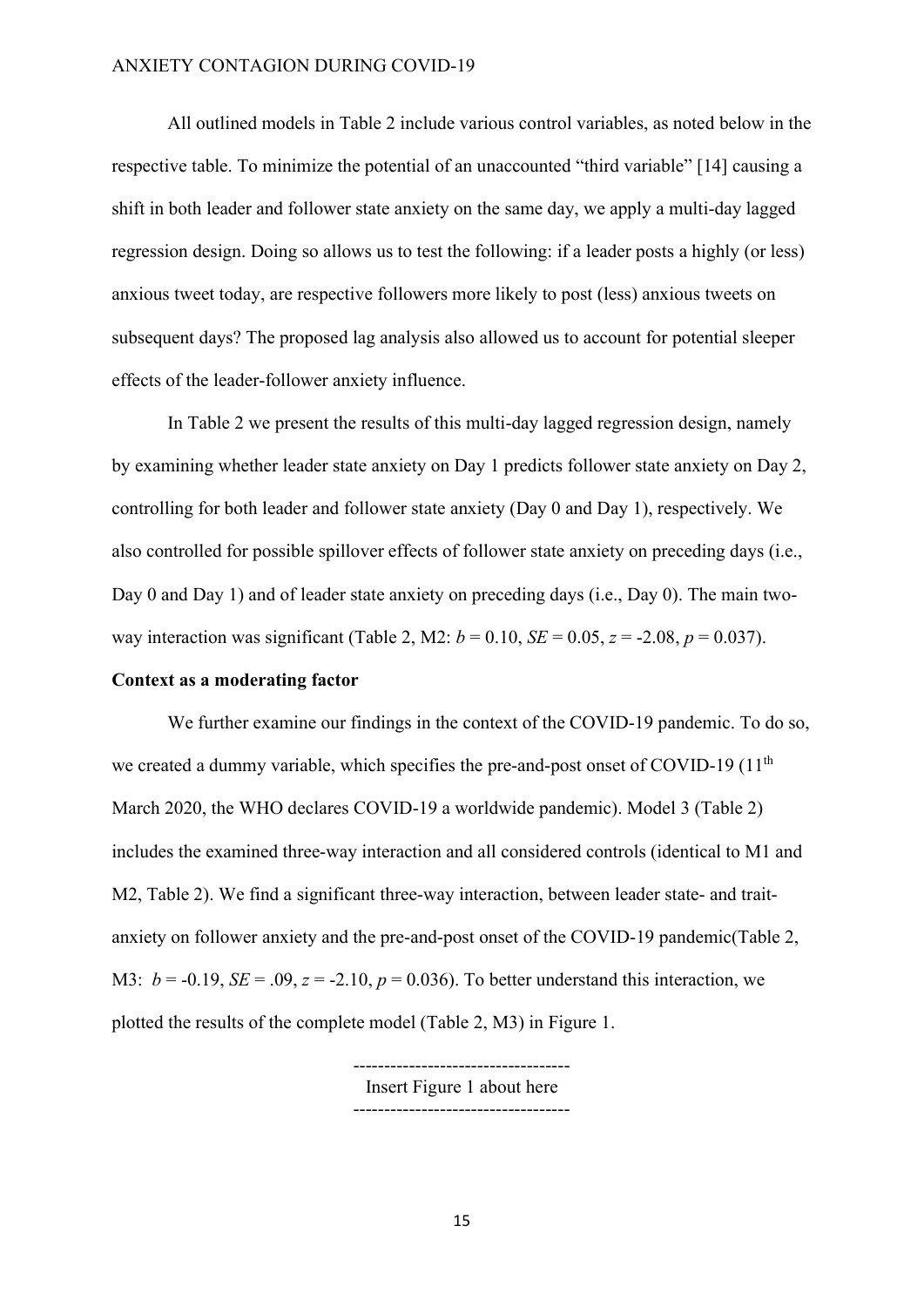Graphing this three-way interaction  $(5<sup>th</sup>$  and  $95<sup>th</sup>$  percentile, Figure 1) showed that in the case of less trait anxious leaders, leader state anxiety on Day 1 was associated positively with high follower state anxiety on the next day during the pandemic (simple slope  $= 0.06$ ,  $SE = 0.02$ ,  $z = 3.53$ ,  $p < .001$ ). Hence, it seems that in a crisis context, followers of less trait anxious leaders seemed to be most impacted by increased leader state anxiety than followers of more trait anxious leaders.

In the case of trait anxious leaders, this trend was not significant (simple slope  $=$   $-$ 0.02,  $SE = 0.01$ ,  $z = -1.26$ ,  $p > 0.10$ ). Results before the onset of the COVID-19 pandemic were even less pronounced and proved to be not significant both in the case of less trait anxious (simple slope = 0.01,  $SE = 0.01$ ,  $z = 1.03$ ,  $p > 0.10$ ) as well as trait anxious leaders (simple slope = 0.01,  $SE = 0.01$ ,  $z = 0.60$ ,  $p > 0.10$ ).

Robustness Checks. We also tested the same three-way interaction using a continuous-time variable instead of the aforementioned dummy variable. Results remained unchanged with the examined three-way interaction between leader state anxiety (Day 1) predicting follower state anxiety (Day 2) over time ( $b = -0.00$ ,  $SE = 0.00$ ,  $z = -2.29$ ,  $p = 0.02$ ).

#### **Discussion**

Previous research has found that leaders effectively transfer emotions to their followers in face-to-face communications. However, less clarity exists concerning the transfer of emotion via CMC in a naturally occurring environment

In this study, we find that leader state anxiety predicts follower state anxiety, even when accounting for a series of leader and follower personality traits and demographics (e.g., leader and follower trait anxiety, gender, etc.). We also find that follower state anxiety is a function of both leader state- (i.e., leaders' experience of event-specific anxiety over time) and leader trait anxiety (i.e., leaders' tendency to experience anxiety in general). Hence, followers of highly trait anxious leaders and who are experiencing increased state anxiety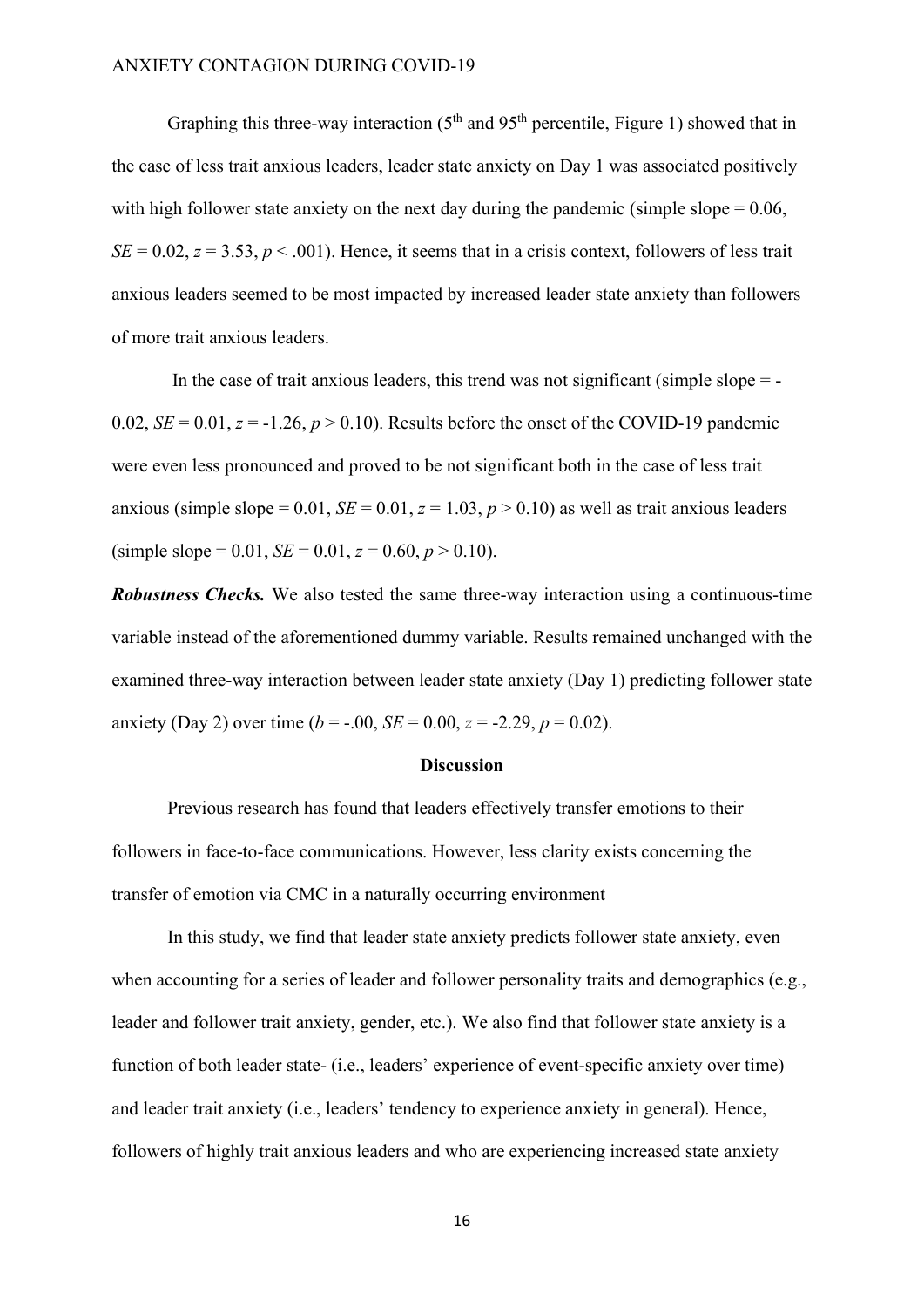(e.g., due to COVID-19 pandemic and its repercussions), experience less state anxiety than followers of less trait anxious leaders. Put differently, followers of leaders who do not tend to be anxious in general (unrelated to a specific event), seem to be less used to their leaders' affect and might be more susceptible to their leaders' increased state anxiety. This could be because followers of trait anxious leaders might discount their leaders' expressed anxiety and instead look for emotional cues from other important people in their lives (e.g., peers, colleagues, etc.), while the same is not the case for followers of less trait anxious leaders. Relational individual differences might play a role here as well [e.g., 42].

#### Implications

We argue that the study of anxiety as a follower outcome is particularly important because the experience of anxiety can have destructive consequences [19], including depleted self-regulation, and increased and prolonged emotional exhaustion [6]. In addition, anxious individuals, in their aim to lower their anxiety oftentimes reach out to others for advice, but also are more likely to accept un-advantageous or even inappropriate and harmful advice from others [43]. Finally, the transfer of anxiety from leader to follower is important because it can serve as a precursor of the subsequent cascading emotional contagion between team members, which can determine team affect over time. Hence, we suggest that even low rates of "anxiety spread" may be meaningful in influencing team members' affect over time.

We found that the proposed effects seem to be dependent on the contextual effects of the COVID-19 pandemic. The COVID-19 crisis emerged very fast with an all-encompassing impact on individuals, organizations, and communities. Although there are similarities between the COVID-19 pandemic and previous crises regarding economic consequences, the COVID-19 crisis brings to the forefront critical health and safety issues as well. For example, social distancing created serious knock-on effects on the way people communicate, collaborate, and work [44]. This in turn means that the use of social platforms of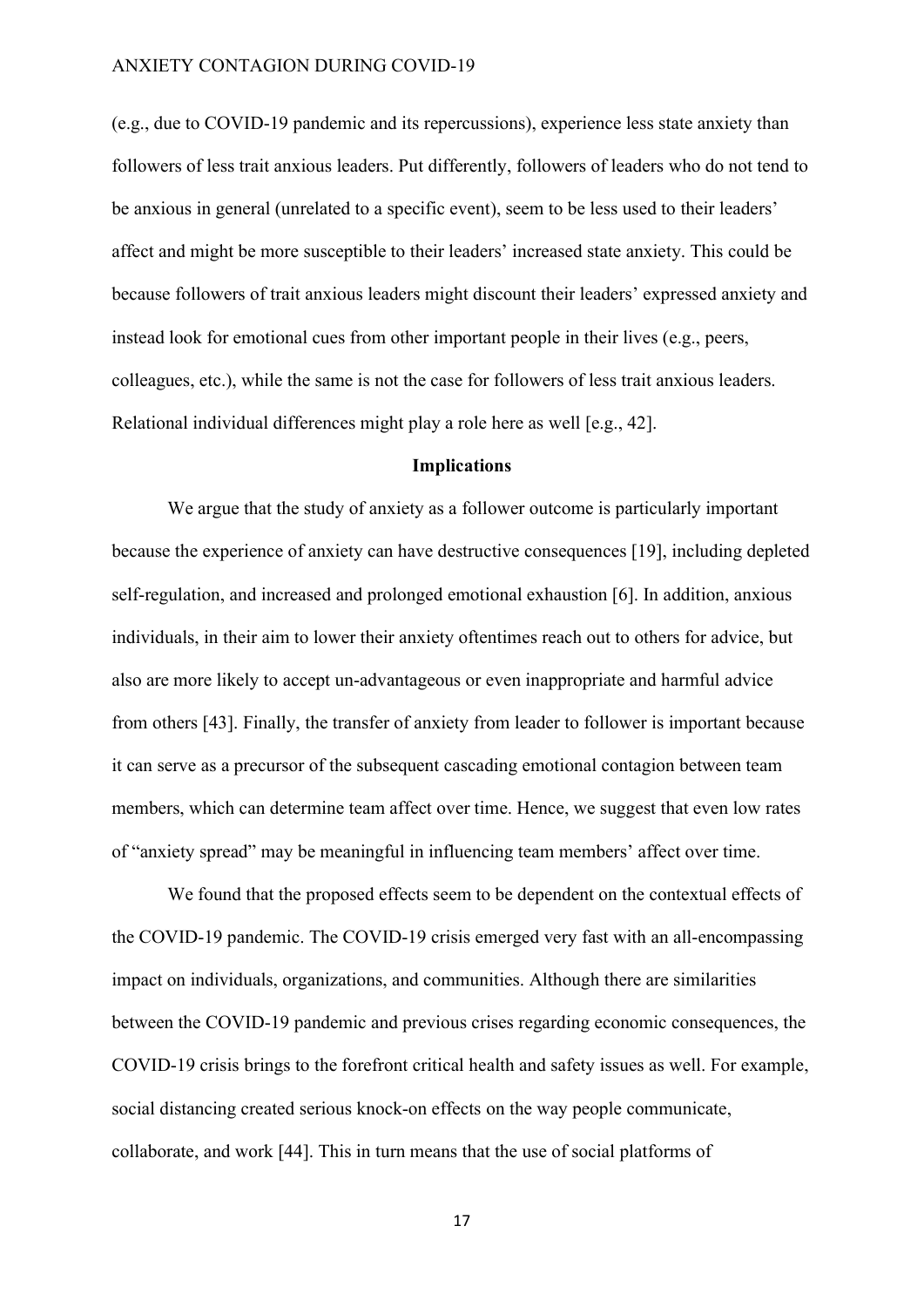communication increased dramatically with various consequences including mental health. In our study, we found that the transfer of anxiety via social media from leaders to followers is stronger throughout the pandemic compared to the examined pre-pandemic period. In that sense, we suggest that the role of crisis context is of particular importance in transferring anxiety between leaders and followers and should not be ignored. The crisis context makes people more vulnerable and stressed resulting in decreasing their commitment to organizational leaders and their organization overall [45]. In this respect, leaders need to understand that during a crisis everything counts, even the words they are publicly expressing via social media. There is a specific trend for leaders to try to take more responsibility and respond to employees' demands during a crisis period [46]. However, this seems not to be always the ideal action, since some evidence suggests that leaders' effort to take responsibility during a crisis and communicate their thoughts can harm their own [47] as well as their followers' well-being [48]. This also seems to be the case when communicating online based on the results of this study. Since social media is becoming a dominant way of triggering collective behavior in organizations [49]; leaders that once used to influence their follower's anxiety levels in face-to-face communication, seem to equally affect their emotional status by simply tweeting. In this respect, our study demonstrates the potential negative implications of leadership communication via social media by highlighting the impact of being a communicative leader under adverse situations on follower well-being. Based on our findings, one clear implication is related to the way that leaders can use social media communication. We suggest that leaders should be more aware of the impact of their communication to others using CMC and learn to behave more strategically, specifically avoiding comments on issues that might be be perceived as negative by their employees. In addition, mentoring programs or even CMC training could potentially help leaders develop their social media communication skills.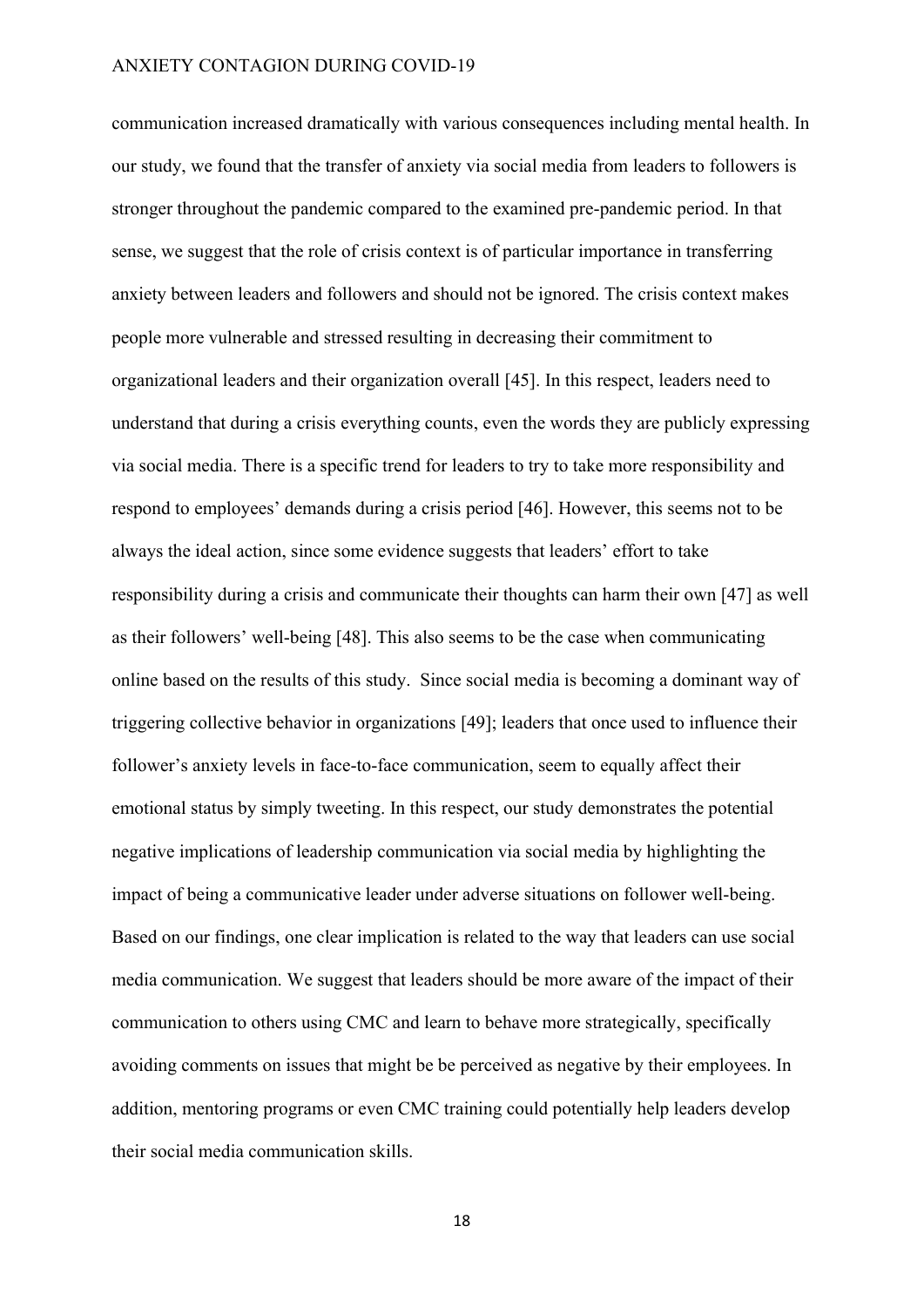#### Limitations and Future Research

Our study is not without limitations. Firstly, although our applied ML methodology allows us to score millions of tweets across a long period of time, it could be argued that social media profiles might not reflect actual personality but rather an idealized form of user representation. Yet, previous research has found strong support for assessing personality traits in social media posts [38, 39]. Indeed, we would argue that the anxiety detection algorithm specifically is superior to self-report ratings of anxiety because the onset of anxiety is not always immediately evident to the experiencing person and lead to an increased likelihood of burnout and exhaustion over time if not recognized. However, due to the behavioral residue in CMC, more accurate changes in anxiety can be detected [31].

Secondly, one could argue that the leader-follower dyads in the present paper are not sufficient, since we do not guarantee that followers actually read their leaders' posts. Based on the work of Kramer [14], we argue that it would not be computationally feasible to assess whether followers read all of their leaders' posts. For example, a follower viewing their leaders' newsfeed likely will be presented with the most recent or important (i.e., pinned) posts, with more posts appearing on each page-down, which go unread. It would be unlikely to expect that social media users' affect is influenced by unread posts. Hence, our decision to not systematically include or exclude followers based on which leader posts followers had viewed constitutes an error, which would only make it more difficult to find statistically significant results [14]. Yet, we do find that leaders' tweets are significantly associated with follower state anxiety as expressed in followers' subsequent posts.

Thirdly, we recognize that we could have restricted our data collection approach to followers who actively commented on their leaders' posts. While this might have increased our observed effect size, we chose not to restrict our sample in this way, due to possible existing disclosure norms [50]. We argue that it is likely that even if the transferred leader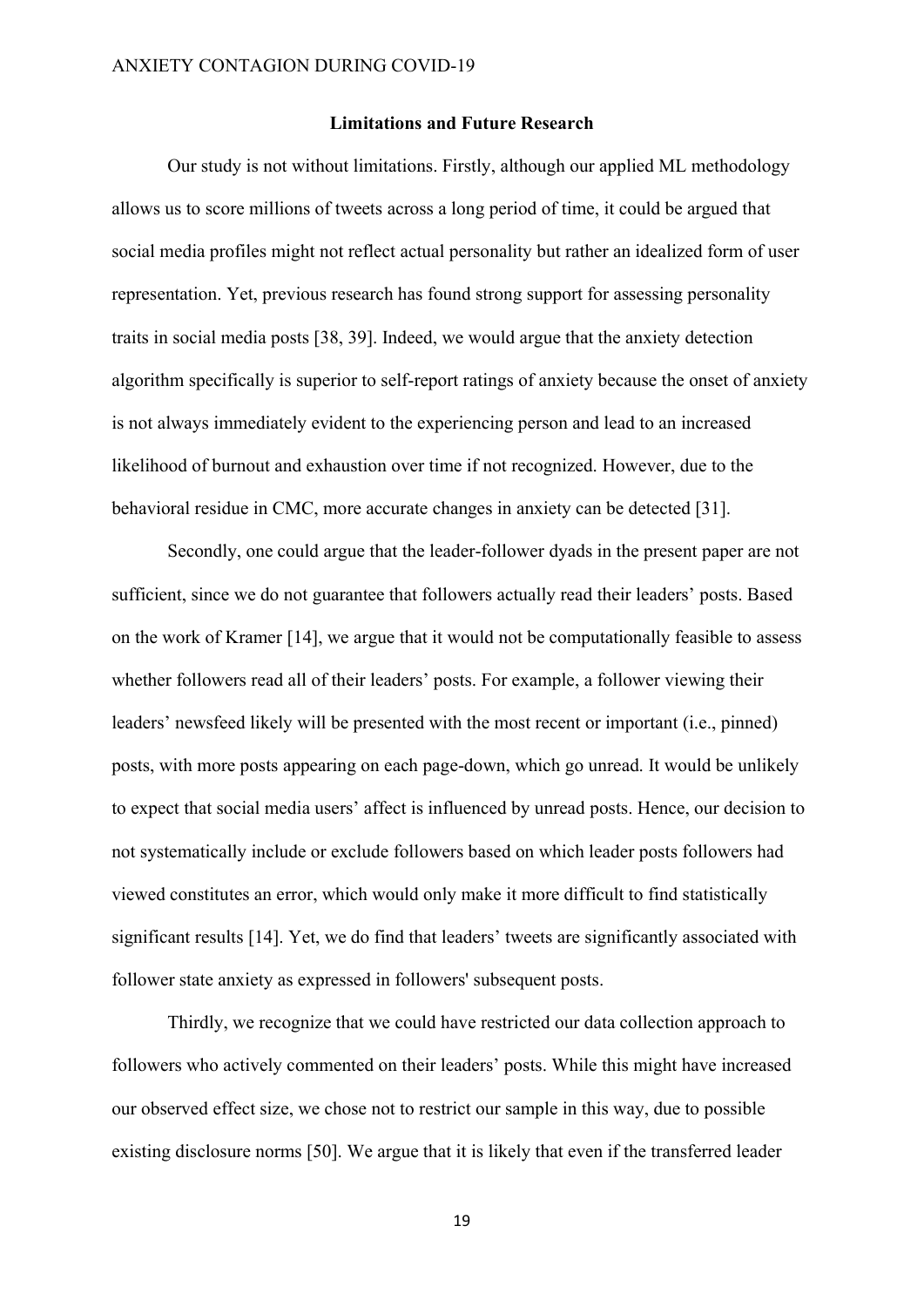emotion is not felt by their followers, followers might feel required to respond, most likely in agreement with and in support of their leaders' respective post content and tone. This is likely because a) organizational leaders hold positions of status, authority, and power over lowerranked employees [4] and b) interactions on Twitter constitute public statements. Moreover, leaders who communicate using social media usually do not direct their posts to specific followers but rather use these platforms to communicate with entire communities. Hence, by not restricting our sample to only responding followers, we can be confident that any observed effects are not due to disclosure norms or proximal communication. Finally, although the presented regression models are based on multi-day lagged analyses, in which a variable on a given day predicts another variable on subsequent days, this study is not based on an experimental research design and therefore causal claims cannot be made to the same extent. However, we would argue that studying wide-reaching phenomena such as the effect of a real (not simulated) crisis context in such a large sample would be difficult if not impossible to do using a truly experimental research design, as randomizing participants into various experimental conditions is likely not feasible and brings with ethical considerations as well. Instead, the presented approach allows the study of interactions in a naturally occurring non-obtrusive manner.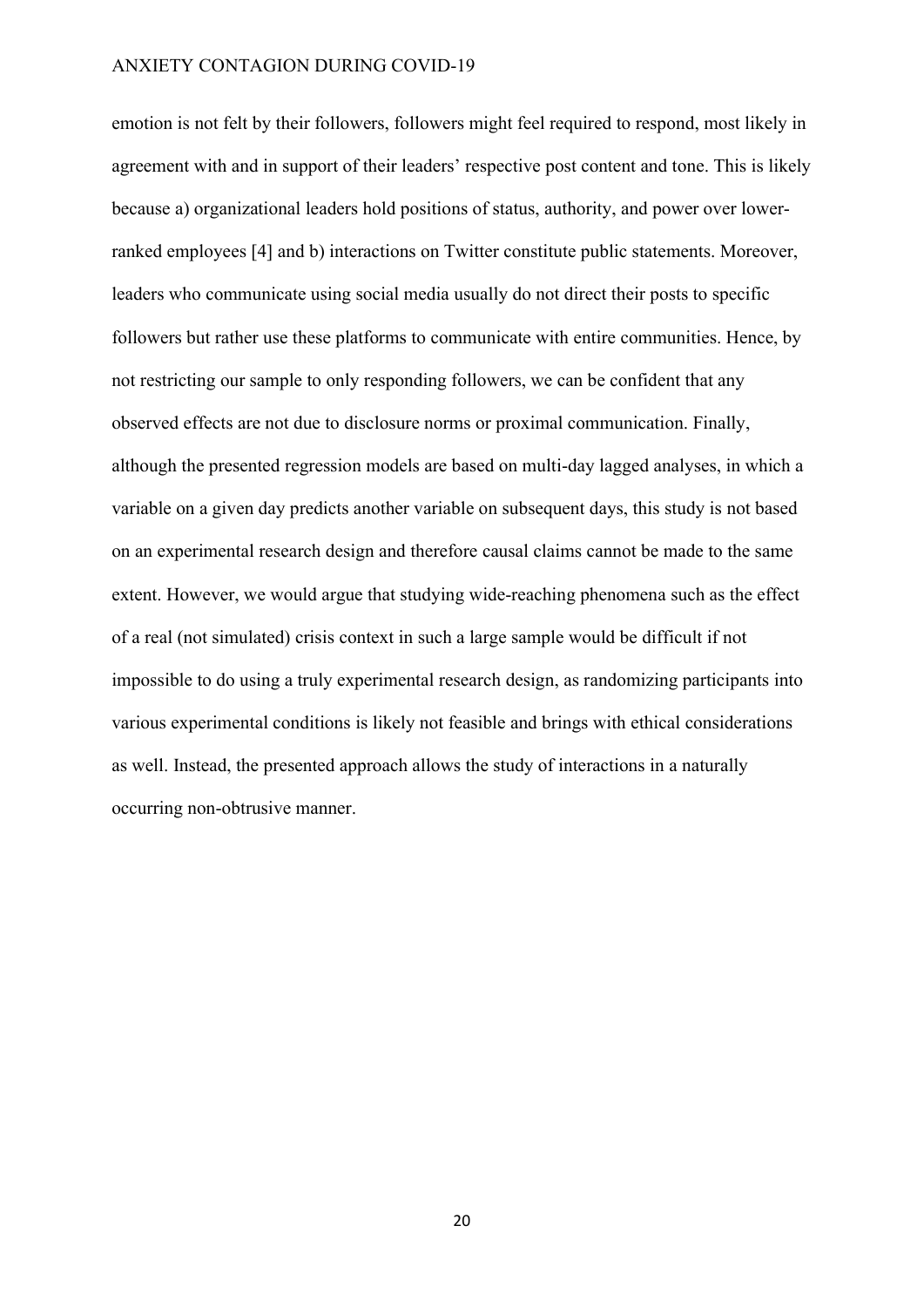#### **References**

- [1] G. Schoenewolf, "Emotional contagion: Behavioral induction in individuals and groups," Modern Psychoanalysis, vol. 15, no. 1, pp. 49-61, 1990.
- [2] A. Cheshin, A. Rafaeli, and N. Bos, "Anger and happiness in virtual teams: Emotional influences of text and behavior on others' affect in the absence of non-verbal cues," Organizational behavior and human decision processes, vol. 116, no. 1, pp. 2-16, 2011.
- [3] E. Y. Tee, "The emotional link: Leadership and the role of implicit and explicit emotional contagion processes across multiple organizational levels," The Leadership Quarterly, vol. 26, no. 4, pp. 654-670, 2015.
- [4] N. J. Hiller and S. J. Peterson, "Assessment and development first requires a deeper understanding of unique categories of senior leaders: A focus on CEOs and C-level executives," Industrial and Organizational Psychology, vol. 12, no. 2, pp. 211-214, 2019.
- [5] C. D. Spielberger, R. L. Gorsuch, R. Lushene, P. R. Vagg, and G. Jacobs, State-trait anxiety inventory for adults. Mind Garden, 1983.
- [6] B. H. Cheng and J. M. McCarthy, "Understanding the dark and bright sides of anxiety: A theory of workplace anxiety," 2018.
- [7] S. G. Barsade, C. G. Coutifaris, and J. Pillemer, "Emotional contagion in organizational life," Research in Organizational Behavior, vol. 38, pp. 137-151, 2018.
- [8] Y. Jin, J. D. Fraustino, and B. F. Liu, "The scared, the outraged, and the anxious: How crisis emotions, involvement, and demographics predict publics' conative coping," International Journal of Strategic Communication, vol. 10, no. 4, pp. 289-308, 2016.
- [9] D. Gruda and S. Hasan, "Feeling anxious? Perceiving anxiety in tweets using machine learning," Computers in Human Behavior, vol. 98, pp. 245-255, 2019.
- [10] R. A. Dahl, "The concept of power," *Behavioral science*, vol. 2, no. 3, pp. 201-215, 1957.
- [11] J. T. Hancock, K. Gee, K. Ciaccio, and J. M.-H. Lin, "I'm sad you're sad: emotional contagion in CMC," in Proceedings of the 2008 ACM conference on Computer supported cooperative work, 2008, pp. 295-298.
- [12] S. G. Barsade and D. E. Gibson, "Why does affect matter in organizations?," Academy of management perspectives, vol. 21, no. 1, pp. 36-59, 2007.
- [13] L. A. McFarland and R. E. Ployhart, "Social media: A contextual framework to guide research and practice," Journal of Applied Psychology, vol. 100, no. 6, p. 1653, 2015.
- [14] A. D. Kramer, "The spread of emotion via Facebook," in *Proceedings of the SIGCHI* conference on human factors in computing systems, 2012, pp. 767-770.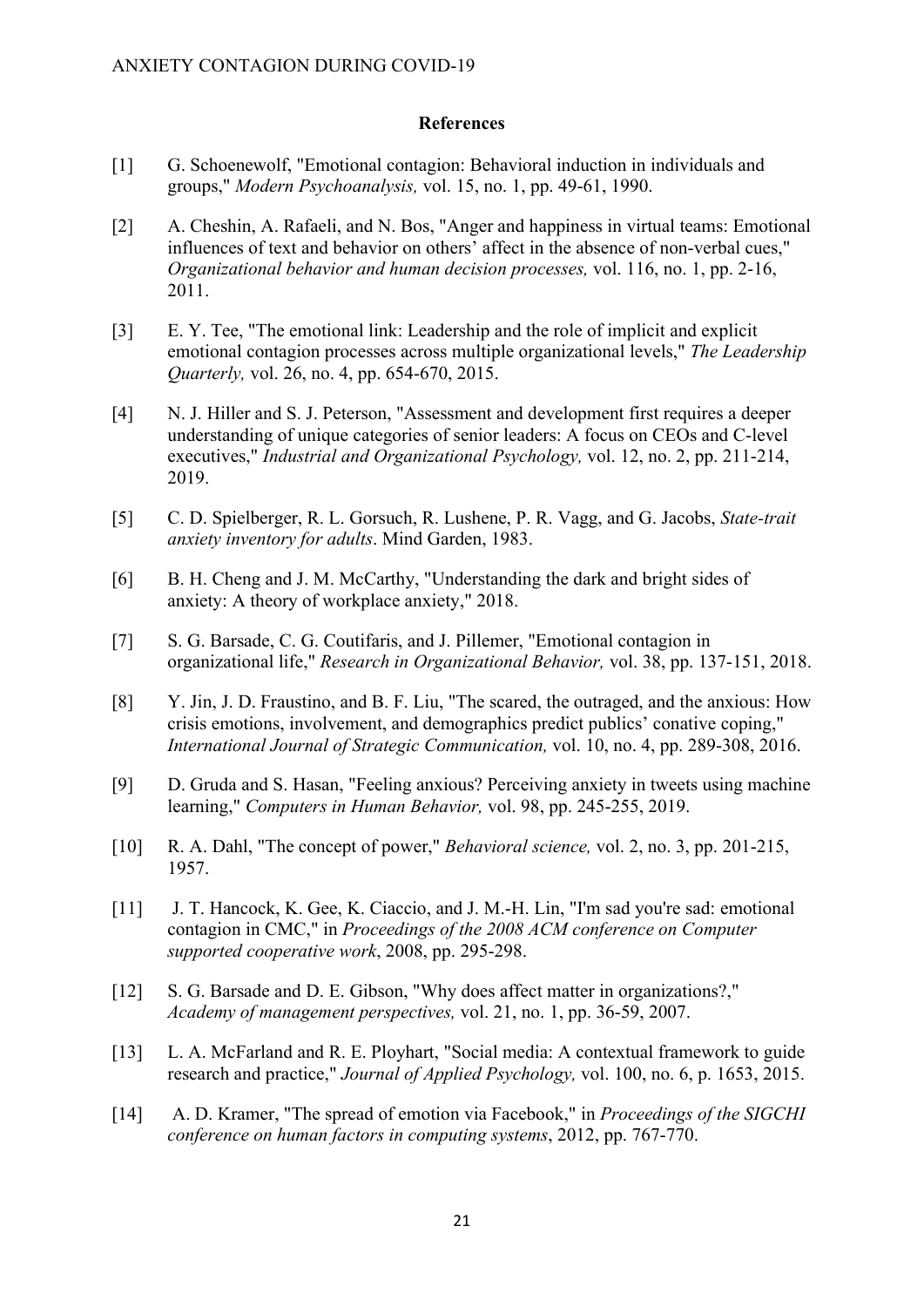- [15] E. Ferrara and Z. Yang, "Measuring emotional contagion in social media," PloS one, vol. 10, no. 11, p. e0142390, 2015.
- [16] S. Edosomwan, S. K. Prakasan, D. Kouame, J. Watson, and T. Seymour, "The history of social media and its impact on business," Journal of Applied Management and entrepreneurship, vol. 16, no. 3, pp. 79-91, 2011.
- [17] J. R. Dunn and M. E. Schweitzer, "Feeling and believing: the influence of emotion on trust," Journal of personality and social psychology, vol. 88, no. 5, p. 736, 2005.
- [18] R. S. Lazarus, *Emotion and adaptation*. Oxford University Press on Demand, 1991.
- [19] J. A. Yip, E. E. Levine, A. W. Brooks, and M. E. Schweitzer, "Worry at work: How organizational culture promotes anxiety," Research in Organizational Behavior, p. 100124, 2021.
- [20] A. P. Pacheco-Unguetti, A. Acosta, A. Callejas, and J. Lupiáñez, "Attention and anxiety: Different attentional functioning under state and trait anxiety," Psychological science, vol. 21, no. 2, pp. 298-304, 2010.
- [21] A. D. Kramer, J. E. Guillory, and J. T. Hancock, "Experimental evidence of massivescale emotional contagion through social networks," Proceedings of the National Academy of Sciences, vol. 111, no. 24, pp. 8788-8790, 2014.
- [22] J. J. Gross and O. P. John, "Individual differences in two emotion regulation processes: implications for affect, relationships, and well-being," Journal of personality and social psychology, vol. 85, no. 2, p. 348, 2003.
- [23] E. Diener, R. E. Lucas, and C. N. Scollon, "Beyond the hedonic treadmill: Revising the adaptation theory of well-being," American Psychologist, vol. 61, no. 4, p. 305, 2006.
- [24] J. McCleskey and D. Gruda, "Risk-taking, resilience, and state anxiety during the COVID-19 pandemic: A coming of (old) age story," Personality and Individual Differences, p. 110485, 2020.
- [25] A. Psychogios, R. Prouska, L. Szamosi, and D. Gruda, "Can we trust them again? A Framework for Repairing Trust in SMEs in an Economic Crisis Context," in Academy of Management Proceedings, 2020, vol. 2020, no. 1: Academy of Management Briarcliff Manor, NY 10510, p. 16901.
- [26] A. Acar and Y. Muraki, "Twitter for crisis communication: lessons learned from Japan's tsunami disaster," International Journal of Web Based Communities, vol. 7, no. 3, pp. 392-402, 2011.
- [27] R. Chen and Y. Sakamoto, "Perspective matters: Sharing of crisis information in social media," in 2013 46th Hawaii International Conference on System Sciences, 2013: IEEE, pp. 2033-2041.
- [28] B. J. Jansen, M. Zhang, K. Sobel, and A. Chowdury, "Twitter power: Tweets as electronic word of mouth," Journal of the American society for information science and technology, vol. 60, no. 11, pp. 2169-2188, 2009.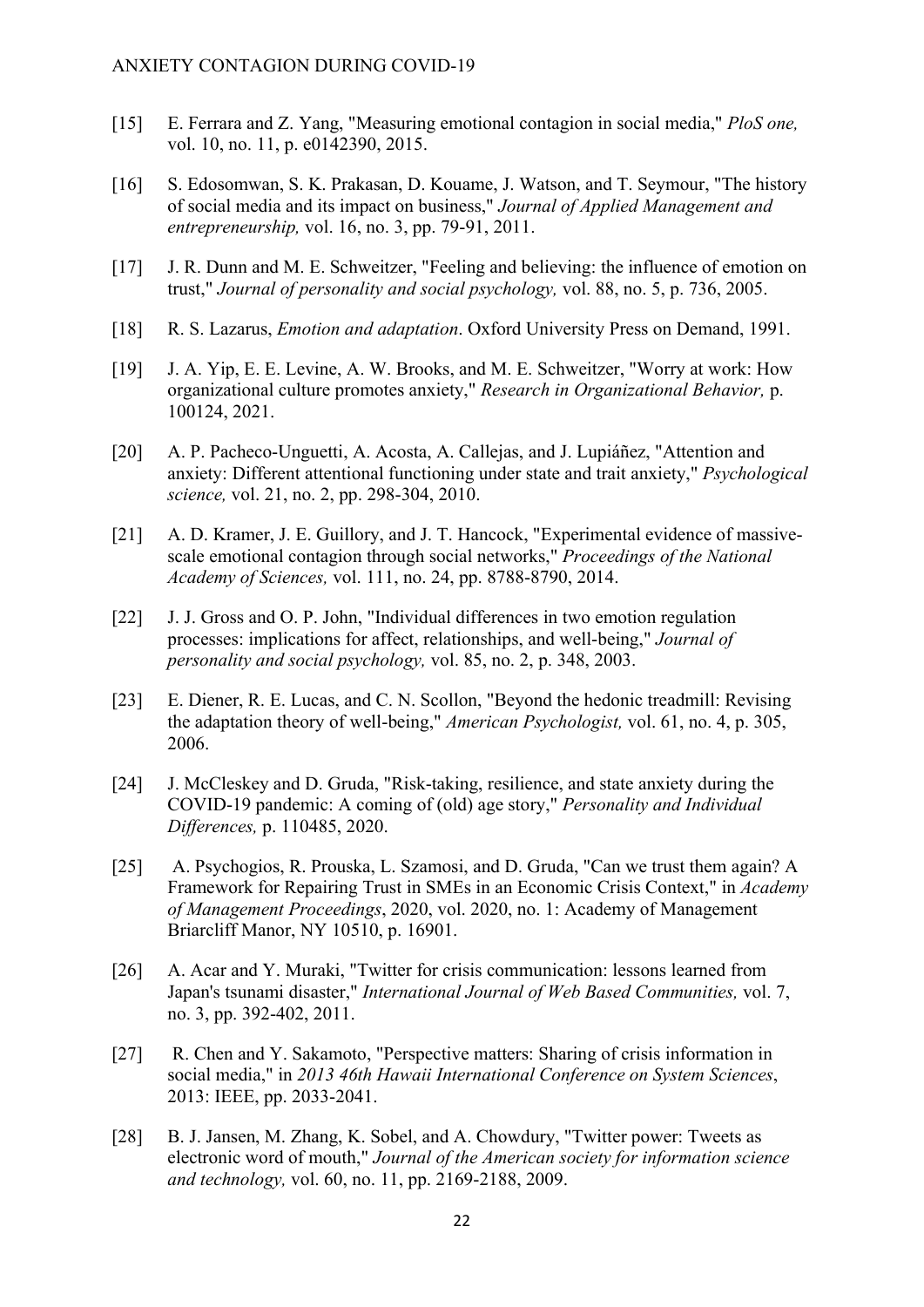- [29] M. Cha, H. Haddadi, F. Benevenuto, and K. Gummadi, "Measuring user influence in twitter: The million follower fallacy," in Proceedings of the International AAAI Conference on Web and Social Media, 2010, vol. 4, no. 1.
- [30] P. Öhberg, "Not all crises are detrimental for the government. The global economic crisis and the Swedish case," Historical Social Research/Historische Sozialforschung, vol. 43, no. 4, pp. 235-249, 2018.
- [31] D. Gruda and A. Ojo, "Inferring the Relationship between Anxiety and Extraversion from Tweets during COVID19–A Linguistic Analytics Approach," in Proceedings of the 54th Hawaii International Conference on System Sciences, 2021, p. 2689.
- [32] J. J. Sosik, W. A. Gentry, and J. U. Chun, "The value of virtue in the upper echelons: A multisource examination of executive character strengths and performance," The Leadership Quarterly, vol. 23, no. 3, pp. 367-382, 2012.
- [33] G. Martin, E. Parry, and P. Flowers, "Do social media enhance constructive employee voice all of the time or just some of the time?," Human Resource Management Journal, vol. 25, no. 4, pp. 541-562, 2015.
- [34] G. Dezecache et al., "Evidence for unintentional emotional contagion beyond dyads," PloS one, vol. 8, no. 6, p. e67371, 2013.
- [35] T. M. Marteau and H. Bekker, "The development of a six-item short-form of the state scale of the Spielberger State—Trait Anxiety Inventory (STAI)," British Journal of Clinical Psychology, vol. 31, no. 3, pp. 301-306, 1992.
- [36] D. Gruda, J. McCleskey, D. Karanatsiou, and A. Vakali, "I'm simply the best, better than all the rest: Narcissistic leaders and corporate fundraising success," Personality and Individual Differences, vol. 168, p. 110317, 2020.
- [37] D. Karanatsiou, P. Sermpezis, D. Gruda, K. Kafetsios, I. Dimitriadis, and A. Vakali, "My tweets bring all the traits to the yard: Predicting personality and relational traits in Online Social Networks," arXiv preprint arXiv:2009.10802, 2020.
- [38] G. Park et al., "Automatic personality assessment through social media language," Journal of personality and social psychology, vol. 108, no. 6, p. 934, 2015.
- [39] D. Gruda, D. Karanatsiou, K. Mendhekar, J. Golbeck, and A. Vakali, "I Alone Can Fix It: Examining interactions between narcissistic leaders and anxious followers on Twitter using a machine learning approach," Journal of the Association for Information Science and Technology, 2021.
- [40] A. Gliozzo et al., Building Cognitive Applications with IBM Watson Services: Volume 1 Getting Started. IBM Redbooks, 2017.
- [41] S. Rabe-Hesketh and A. Skrondal, *Multilevel and longitudinal modeling using Stata*. STATA press, 2008.
- [42] D. Gruda and K. Kafetsios, "Attachment Orientations Guide the Transfer of Leadership Judgments: Culture Matters," Personality and Social Psychology Bulletin, vol. 46, no. 4, pp. 525-546, 2020.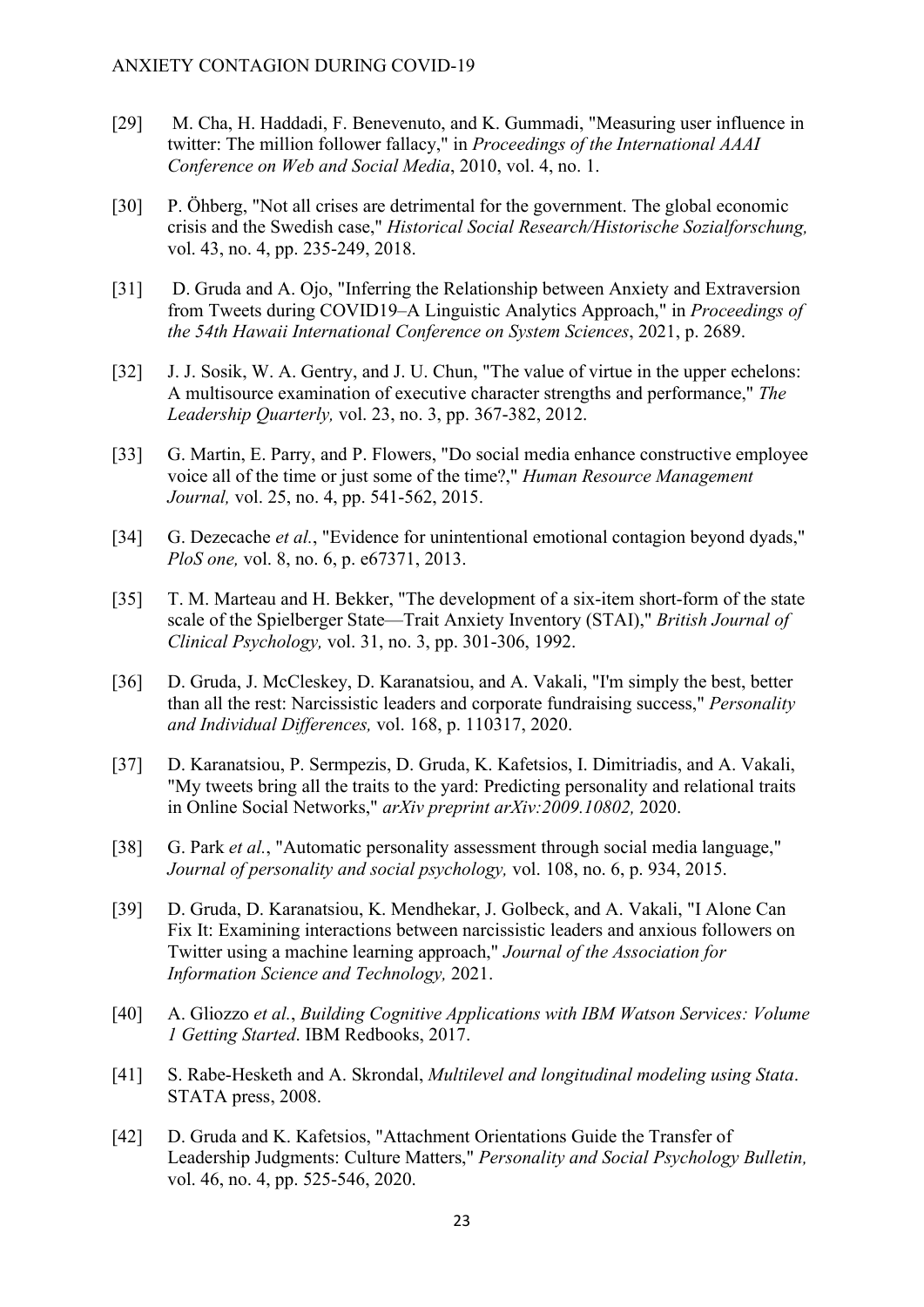- [43] F. Gino, A. W. Brooks, and M. E. Schweitzer, "Anxiety, advice, and the ability to discern: Feeling anxious motivates individuals to seek and use advice," Journal of personality and social psychology, vol. 102, no. 3, p. 497, 2012.
- [44] A. Aleman and I. Sommer, "The silent danger of social distancing," *Psychological* Medicine, pp. 1-2, 2020.
- [45] A. Psychogios, M. Nyfoudi, N. Theodorakopoulos, L. T. Szamosi, and R. Prouska, "Many hands lighter work? Deciphering the relationship between adverse working conditions and organization citizenship behaviours in small and medium‐sized enterprises during a severe economic crisis," British Journal of Management, vol. 30, no. 3, pp. 519-537, 2019.
- [46] J. P. Doh and N. R. Quigley, "Responsible leadership and stakeholder management: Influence pathways and organizational outcomes," Academy of Management Perspectives, vol. 28, no. 3, pp. 255-274, 2014.
- [47] Y. Zheng, C. H. Wu, X. Zheng, and J. Pan, "Followers' unclear demands during the COVID‐19 pandemic can undermine leaders' well‐being: A moderated mediation model from an entrapment perspective," Applied Psychology, 2021.
- [48] C.-Y. Tsai, S. D. Dionne, A.-C. Wang, S. M. Spain, F. J. Yammarino, and B.-S. Cheng, "Effects of relational schema congruence on leader-member exchange," The Leadership Quarterly, vol. 28, no. 2, pp. 268-284, 2017.
- [49] T. Yasseri, H. Margetts, P. John, and S. Hale, *Political turbulence: How social media* shape collective action. Princeton University Press, 2016.
- [50] N. N. Bazarova and Y. H. Choi, "Self-disclosure in social media: Extending the functional approach to disclosure motivations and characteristics on social network sites," Journal of Communication, vol. 64, no. 4, pp. 635-657, 2014.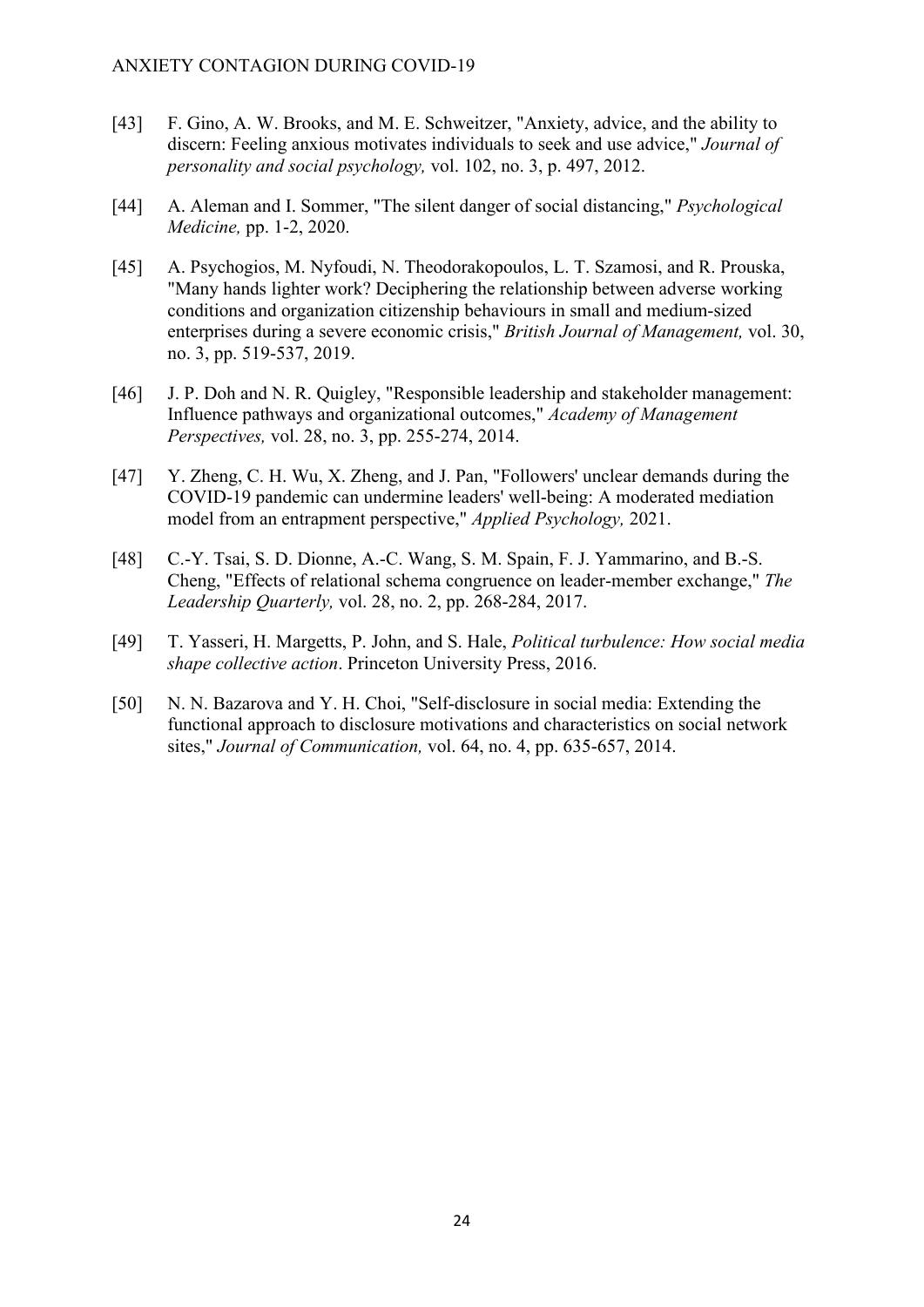# Table 1 Pairwise correlations of main variables

|          |                |                        | $\mathbf M$ | ${\rm SD}$ |                          | $\overline{2}$    | 3                 | 4                        | 5       | 6                | $\tau$  | 8       | 9       |
|----------|----------------|------------------------|-------------|------------|--------------------------|-------------------|-------------------|--------------------------|---------|------------------|---------|---------|---------|
| Leader   | 1              | State Anxiety (Day 2)  |             |            |                          |                   |                   |                          |         |                  |         |         |         |
|          | 2              | State Anxiety (Day 1)  | 2.15        | 0.28       | $\overline{\phantom{a}}$ |                   |                   |                          |         |                  |         |         |         |
|          | 3              | State Anxiety (Day 0)  | 2.15        | 0.28       | $\blacksquare$           | 0.19              | $\blacksquare$    |                          |         |                  |         |         |         |
|          | 4              | <b>Trait Anxiety</b>   | 2.14        | 0.10       | $\blacksquare$           | 0.34              | 0.34              |                          |         |                  |         |         |         |
|          | 5              | Openness to Experience | 0.64        | 0.10       | $\blacksquare$           | 0.11              | 0.10              | 0.21                     | (.68)   |                  |         |         |         |
|          | 6              | Conscientiousness      | 0.62        | 0.14       | $\blacksquare$           | $-0.25$           | $-0.25$           | $-0.72$                  | $-0.18$ | (.86)            |         |         |         |
|          | 7              | Extraversion           | 0.55        | 0.17       | $\blacksquare$           | $-0.27$           | $-0.27$           | $-0.75$                  | $-0.15$ | 0.78             | (.90)   |         |         |
|          | 8              | Agreeableness          | 0.50        | 0.12       | $\blacksquare$           | $-0.19$           | $-0.20$           | $-0.58$                  | 0.31    | 0.76             | 0.74    | (.73)   |         |
|          | 9              | Neuroticism            | 0.33        | 0.19       | $\blacksquare$           | 0.24              | 0.24              | 0.71                     | 0.17    | $-0.95$          | $-0.83$ | $-0.78$ | (.95)   |
|          | 10             | Gender                 | 0.83        | 0.38       | $\blacksquare$           | $-0.01^{\dagger}$ | $-0.01^{\dagger}$ | $-0.01$                  | $-0.20$ | $0.02^{\dagger}$ | $-0.16$ | $-0.09$ | $0.02*$ |
|          | -1             | State Anxiety (Day 2)  | 2.21        | 0.28       | $\blacksquare$           |                   |                   |                          |         |                  |         |         |         |
|          | $\overline{2}$ | State Anxiety (Day 1)  | 2.21        | 0.28       | 0.17                     |                   |                   |                          |         |                  |         |         |         |
|          | 3              | State Anxiety (Day 0)  | 2.21        | 0.28       | 0.17                     | 0.17              |                   |                          |         |                  |         |         |         |
| Follower | 4              | <b>Trait Anxiety</b>   | 2.20        | 0.11       | 0.35                     | 0.35              | 0.35              | $\overline{\phantom{a}}$ |         |                  |         |         |         |
|          | 5              | Openness to Experience | 0.40        | 0.10       | 0.17                     | 0.17              | 0.17              | 0.49                     | (.68)   |                  |         |         |         |
|          | 6              | Conscientiousness      | 0.54        | 0.14       | $-0.21$                  | $-0.21$           | $-0.22$           | $-0.63$                  | $-0.50$ | (.87)            |         |         |         |
|          | 7              | Extraversion           | 0.42        | 0.16       | $-0.23$                  | $-0.24$           | $-0.24$           | $-0.68$                  | $-0.39$ | 0.77             | (.90)   |         |         |
|          | 8              | Agreeableness          | 0.56        | 0.13       | $-0.16$                  | $-0.16$           | $-0.16$           | $-0.46$                  | 0.06    | 0.64             | 0.61    | (.72)   |         |
|          | 9              | Neuroticism            | 0.44        | 0.19       | 0.22                     | 0.22              | 0.22              | 0.65                     | 0.56    | $-0.93$          | $-0.83$ | $-0.60$ | (.95)   |
|          | 10             | Gender                 | 0.74        | 0.44       | 0.04                     | 0.04              | 0.04              | 0.10                     | $-0.20$ | $-0.04$          | $-0.22$ | $-0.27$ | 0.04    |

*Note:* Cronbach-alphas in parentheses;, all other values are significant at  $p < .001$ , except values marked  $^*p < .05$  or  $^{\dagger}$  ( $p > .05$ );

 $n = 197$  leaders ( $n_{\text{observations}} = 11,446$ ), 958 followers ( $n_{\text{observations}} = 45,708$ )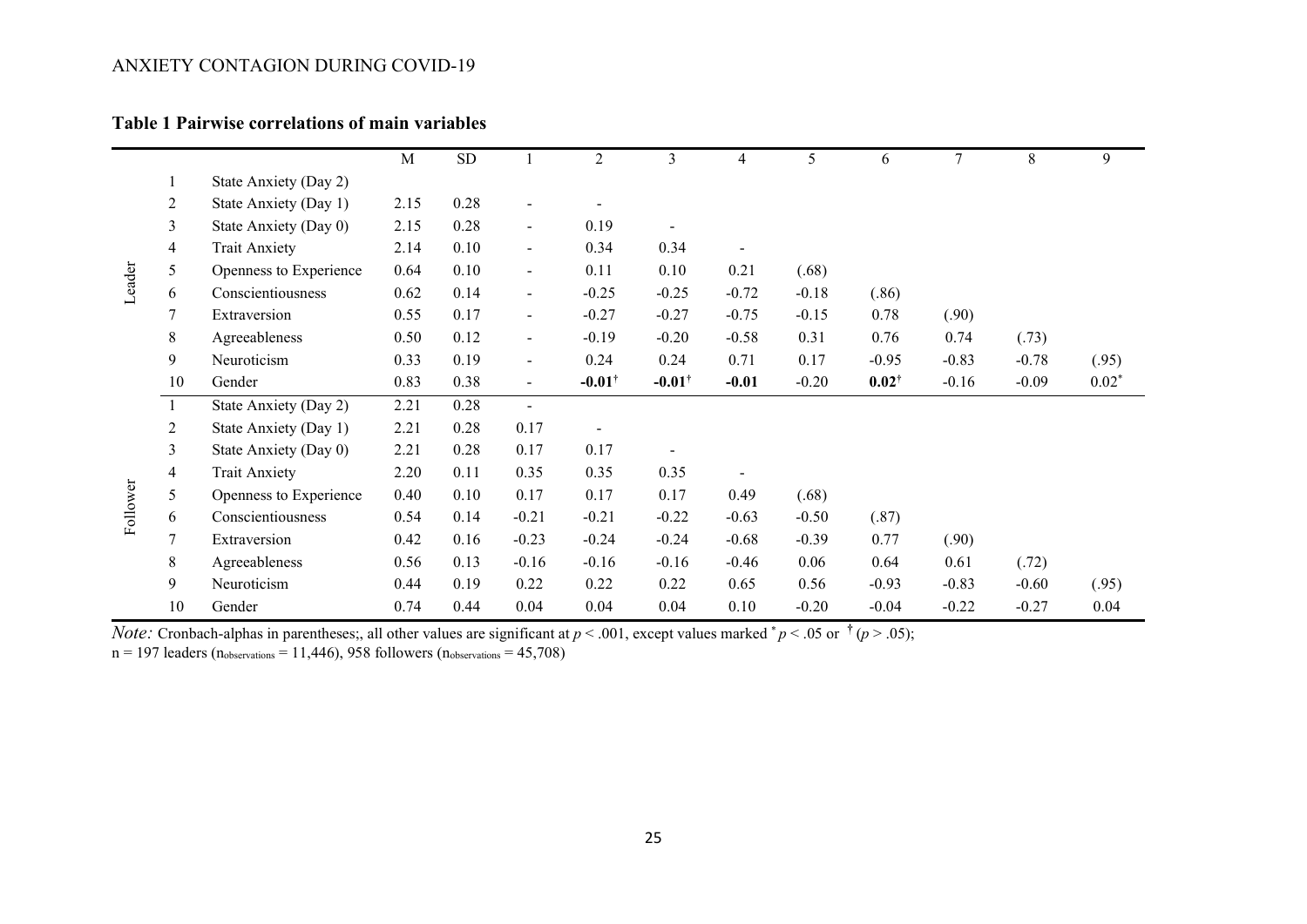# Table 2

Regression interaction between Leader State Anxiety (Day 1) and Leader Trait Anxiety on subsequent Follower State Anxiety (Day 2)

|                                                              | Model 1 (M1) |           | Model $2(M2)$ |           | Model $3(M3)$ |           |
|--------------------------------------------------------------|--------------|-----------|---------------|-----------|---------------|-----------|
| Leader State Anxiety (Day 1)                                 | $0.01*$      | (2.37)    | $.22*$        | (2.21)    | 0.05          | (0.41)    |
| Leader State Anxiety (Day 0)                                 | $-0.00$      | $(-0.05)$ | $0.00\,$      | (0.27)    | $-0.00$       | $(-0.00)$ |
| Follower State Anxiety (Day 1)                               | $0.05***$    | (10.08)   | $0.05***$     | (9.81)    | $0.05***$     | (9.68)    |
| Follower State Anxiety (Day 0)                               | $0.04***$    | (9.19)    | $0.04***$     | (9.02)    | $0.04***$     | (8.85)    |
| <b>Follower Trait Anxiety</b>                                | $0.82***$    | (42.00)   | $0.82***$     | (41.65)   | $0.82***$     | (41.71)   |
| Leader Trait Anxiety                                         |              |           | 0.17          | (1.69)    | $0.01\,$      | (0.06)    |
| Leader State Anxiety (Day 1) X Leader Trait Anxiety          |              |           | $-0.10*$      | $(-2.08)$ | $-0.02$       | $(-0.34)$ |
| Corona                                                       |              |           |               |           | $-0.88*$      | $(-2.07)$ |
| Corona X Leader State Anxiety (Day 1)                        |              |           |               |           | $0.42*$       | (2.13)    |
| Corona X Leader Trait Anxiety                                |              |           |               |           | $0.42*$       | (2.10)    |
| Corona X Leader State Anxiety (Day 1) X Leader Trait Anxiety |              |           |               |           | $-0.19*$      | $(-2.10)$ |
| Constant                                                     | $0.21***$    | (2.89)    | $-0.20$       | $(-0.86)$ | 0.15          | (0.53)    |
| AIC                                                          | 7240.48      | 6925.35   |               | 6903.11   |               |           |
| <b>BIC</b>                                                   | 7492.88      |           | 7194.29       | 7206.75   |               |           |

Note: All models include additional controls, namely organization size (i.e., number of employees; categorical variable), leader and follower Big Five personality traits, leader and follower gender (0 = female, 1= male) and time-effects; COVID-19 coded 0 (5<sup>th</sup> October 2019 – 10<sup>th</sup> March 2020) and 1 (11th March 2020 – 13<sup>th</sup> August 2020); zstatistics in parentheses;  $p < .05$ ,  $p < .01$ ,  $p < .001$ , n = 44,506 daily dyads (197 leaders and 958 followers).